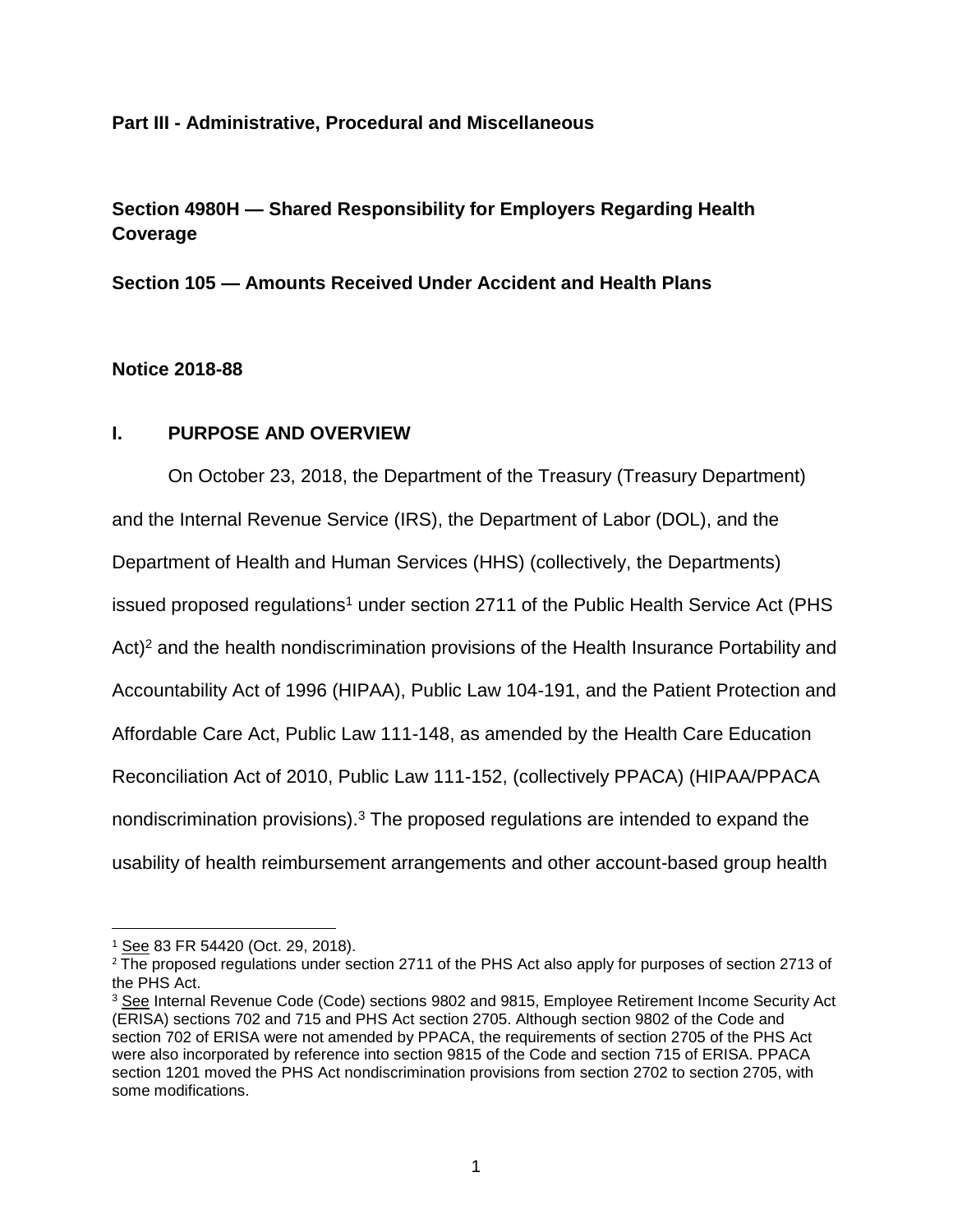plans (collectively referred to in this notice as HRAs).<sup>4</sup> In general, the proposed regulations would expand the usability of HRAs by eliminating the current prohibition on integrating HRAs with individual health insurance coverage (as defined in Treas. Reg. § 54.9801-2)<sup>5</sup>, thereby permitting employers to offer HRAs to employees enrolled in individual health insurance coverage. Therefore, under the proposed regulations employees would be permitted to use amounts in an HRA integrated with individual health insurance coverage (referred to in this notice as an individual coverage HRA) to pay expenses for medical care (as defined in section 213(d), including premiums for individual health insurance coverage), subject to certain requirements (the proposed integration regulations). In addition, the Treasury Department and the IRS issued proposed regulations under section 36B regarding premium tax credit (PTC) eligibility for individuals offered coverage under an individual coverage HRA (the proposed PTC regulations).<sup>6</sup>

 $\overline{\phantom{a}}$ <sup>4</sup> See Prop. Treas. Reg. § 54.9815-2711(d)(6)(i) for the proposed definition of an account-based group health plan. This term does not include qualified small employer health reimbursement arrangements (QSEHRAs) (as defined under section 9831(d)), medical savings accounts (see section 220), or health savings accounts (see section 223). In addition, for purposes of the proposed rules, the proposed definition would not include an employer arrangement that reimburses the cost of individual health insurance coverage in a cafeteria plan under section 125.

<sup>5</sup> Under § 54.9801-2 the term "individual health insurance coverage" means health insurance coverage offered to individuals in the individual market, but does not include short-term, limited-duration insurance. Individual health insurance coverage can include dependent coverage and therefore can be self-only coverage or other-than-self-only coverage.

<sup>&</sup>lt;sup>6</sup> See 83 FR 54420. In addition to the proposed integration regulations and the proposed PTC regulations: (1) the Departments proposed regulations setting forth conditions under which certain HRAs would be recognized as limited excepted benefits; (2) HHS proposed regulations that would provide a special enrollment period in the individual market for individuals who gain access to and enroll in an individual coverage HRA or who are provided a QSEHRA; and (3) DOL proposed a clarification to provide plan sponsors with assurance that the individual health insurance coverage the premiums of which are reimbursed by an HRA or a QSEHRA does not become part of an ERISA plan, if certain conditions are met (and the Departments provided a related clarification of the definition of the term "group health insurance coverage"). All of these regulations (the proposed regulations), including the proposed integration regulations and the proposed PTC regulations, are set forth in one notice of proposed rulemaking, at 83 FR 54420.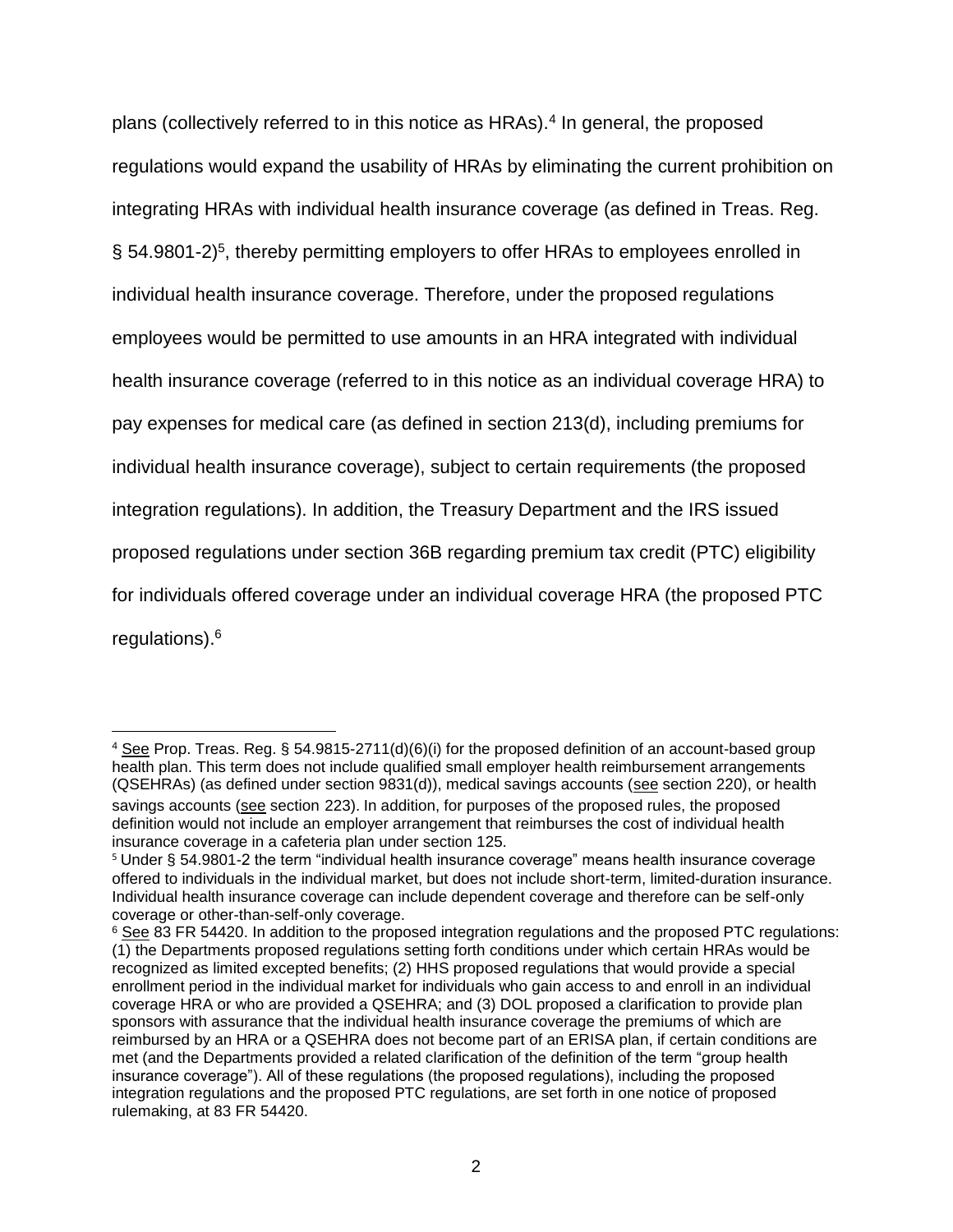The proposed integration regulations and the proposed PTC regulations raise issues under the Code, in particular concerning the application of section 4980H (the employer shared responsibility provisions) and section 105(h) (addressing discriminatory self-insured group health plans). This notice is intended to initiate and inform the process of developing guidance that addresses these issues, and requests comments on potential approaches developed by the Treasury Department and the IRS.

#### **II. BACKGROUND**

#### **A. The Proposed Integration Regulations**

On October 12, 2017, President Trump issued Executive Order 13813,7 "Promoting Healthcare Choice and Competition Across the United States," stating, in part, that the "Administration will prioritize three areas for improvement in the near term: association health plans (AHPs), short-term, limited-duration insurance, and health reimbursement arrangements (HRAs)." With regard to HRAs, the Executive Order directs the Secretaries of the Treasury, Labor, and Health and Human Services to "consider proposing regulations or revising guidance, to the extent permitted by law and supported by sound policy, to increase the usability of HRAs, to expand employers' ability to offer HRAs to their employees, and to allow HRAs to be used in conjunction with nongroup coverage." The Executive Order further provides that expanding "the flexibility and use of HRAs would provide many Americans, including employees who work at small businesses, with more options for financing their healthcare."

 $\overline{a}$ 

3

<sup>7</sup> See 82 FR 48385 (Oct. 17, 2017).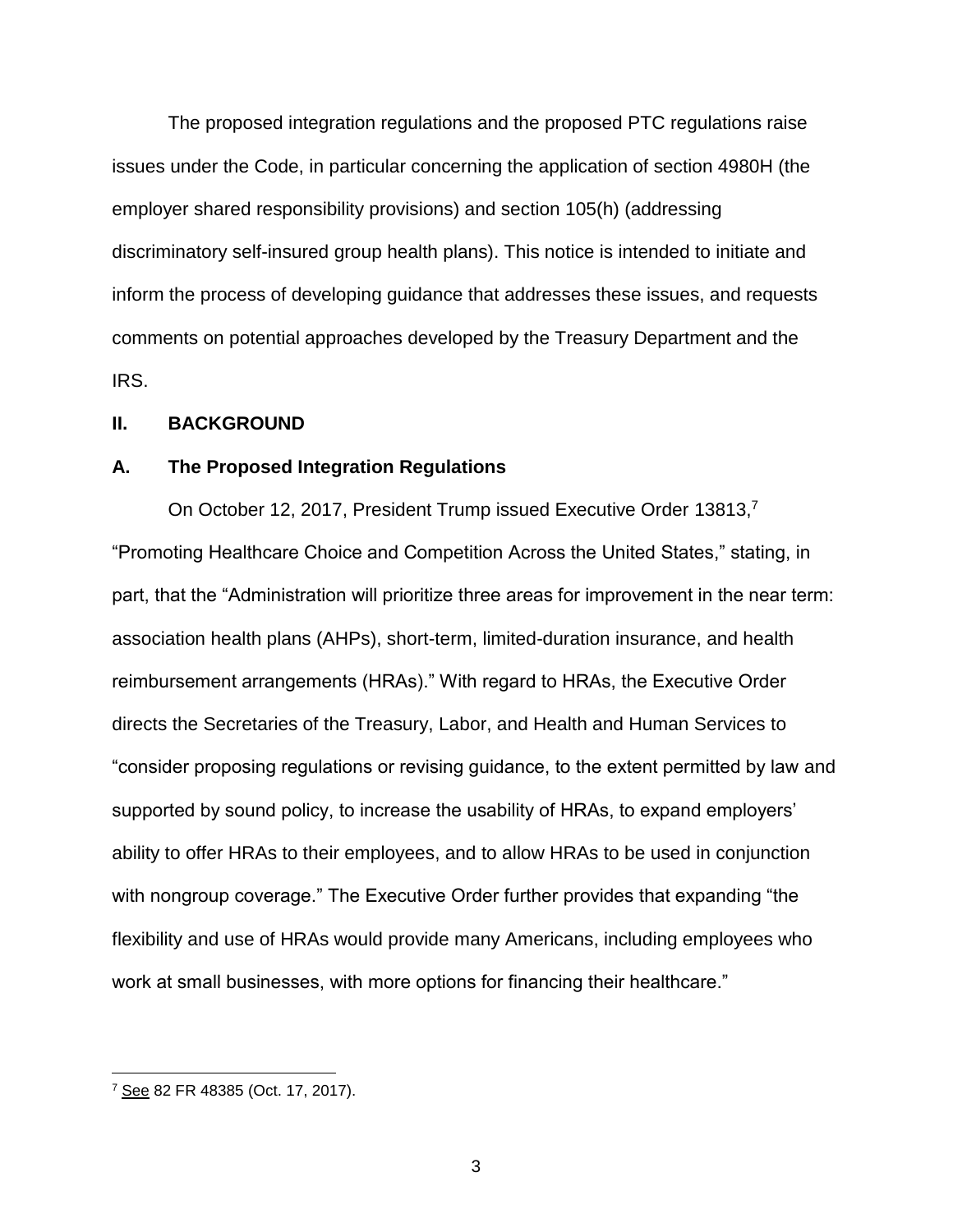In response to the Executive Order, on October 23, 2018, the Departments issued the proposed integration regulations $8$  under PHS Act section 2711 and the HIPAA/PPACA nondiscrimination provisions. The proposed integration regulations, if finalized in substantially the same form as proposed, $9$  would expand the potential use of HRAs by eliminating the prohibition under the current regulations on an HRA being integrated with individual health insurance coverage<sup>10</sup> so long as the individual coverage HRA complies with certain requirements.<sup>11</sup> As proposed, those requirements generally include the following terms and conditions:

- A plan sponsor that offers an individual coverage HRA to a class of employees<sup>12</sup> must offer the individual coverage HRA on the same terms (that is, both in the same amount and otherwise on the same terms and conditions) to all employees in the class (subject to certain exceptions discussed later in this notice);
- The participant, and any of his or her dependent(s) whose medical care expenses are reimbursable under the individual coverage HRA, must be enrolled in individual health insurance coverage that is subject to and complies with PHS Act sections 2711 and 2713, and the regulations

<sup>8</sup> See 83 FR 54420.

<sup>&</sup>lt;sup>9</sup> This notice sets out potential approaches that could apply if the proposed regulations are finalized in substantially the same form as proposed; thus, the potential safe harbors and the examples illustrating the safe harbors described in this notice use the framework from the proposed regulations. The proposed regulations are subject to notice and comment, and the Departments will consider all comments in the development of any final regulations. To the extent the final regulations differ from the proposed regulations, the Treasury Department and the IRS will consider necessary modifications to the potential approaches outlined in this notice.

 $10$  See § 54.9815-2711(d)(4).

<sup>11</sup> See Prop. Treas. Reg. § 54.9802-4(c).

 $12$  See Prop. Treas. Reg. § 54.9802-4(d) for the definition of "class of employees" that applies under the proposed integration regulations and for purposes of this notice.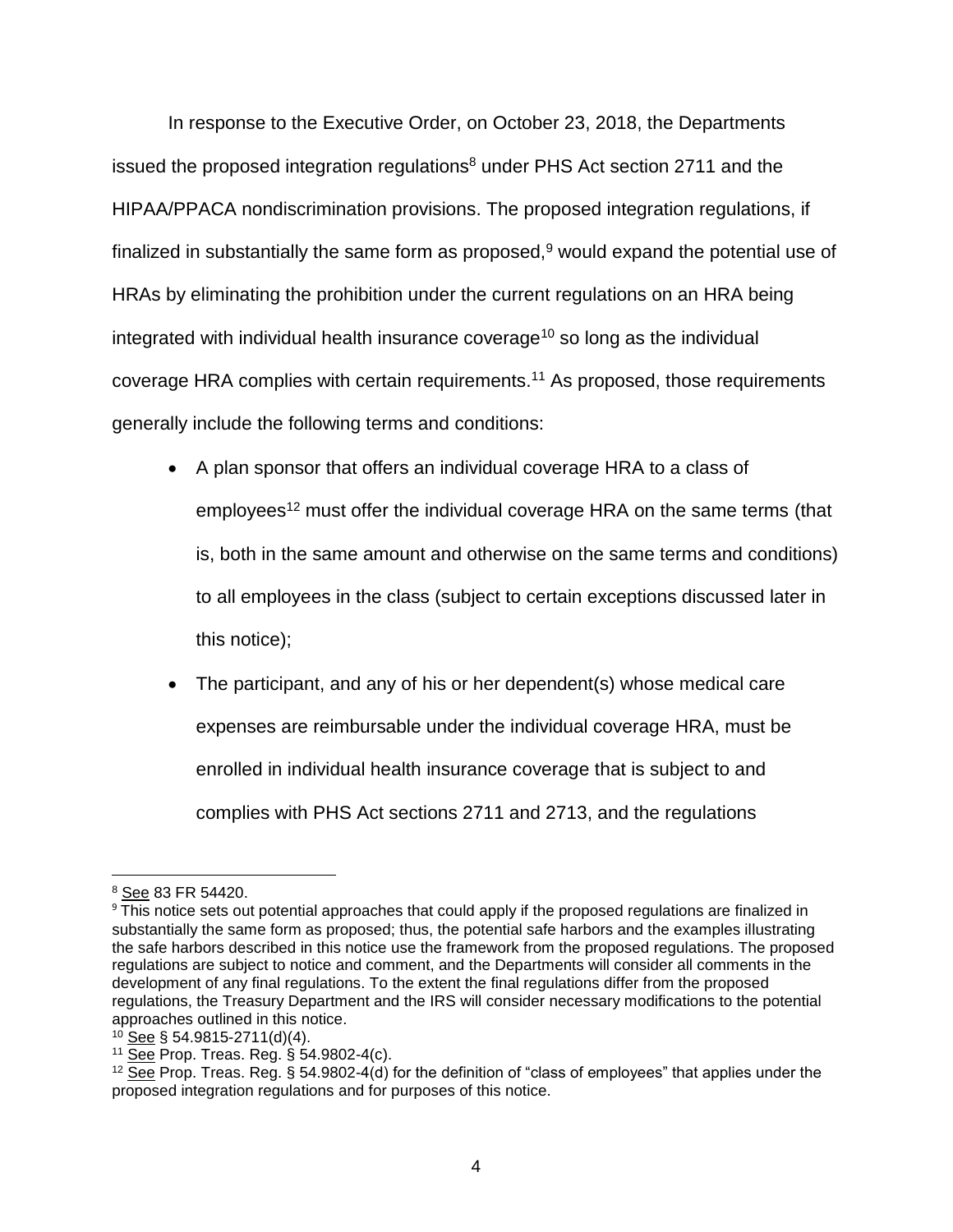thereunder, for each month that the individual(s) are covered by the individual coverage HRA;<sup>13</sup>

- A plan sponsor that offers any class of employees an individual coverage HRA may not also offer a traditional group health plan to the same class of employees;<sup>14</sup>
- A participant must be permitted to opt out of and waive future reimbursements from the individual coverage HRA at least annually, and, upon the participant's termination of employment, either the remaining amounts in the individual coverage HRA are forfeited or the participant is permitted to permanently opt out of and waive future reimbursements from the individual coverage HRA;
- The individual coverage HRA must implement reasonable procedures to ensure that individuals whose medical care expenses are reimbursable by the individual coverage HRA are, or will be, enrolled in individual health insurance coverage for the plan year;<sup>15</sup> and
- The individual coverage HRA must provide a written notice to each participant, in general, at least 90 days before the beginning of each plan year, that explains the consequence of accepting the individual coverage HRA for PTC eligibility and provides information that the plan sponsor has

<sup>14</sup> See Prop. Treas. Reg. § 54.9802-4(c)(2) for the definition of traditional group health plan.

 $\overline{\phantom{a}}$  $13$  For this purpose, the proposed integration regulations would consider all individual health insurance coverage (other than coverage that consists solely of excepted benefits) to be subject to and comply with PHS Act sections 2711 and 2713. See Prop. Treas. Reg. § 54.9802-4(c)(1).

<sup>&</sup>lt;sup>15</sup> This requirement would also include an ongoing substantiation obligation. See Prop. Treas. Reg.  $§ 54.9802-4(c)(5).$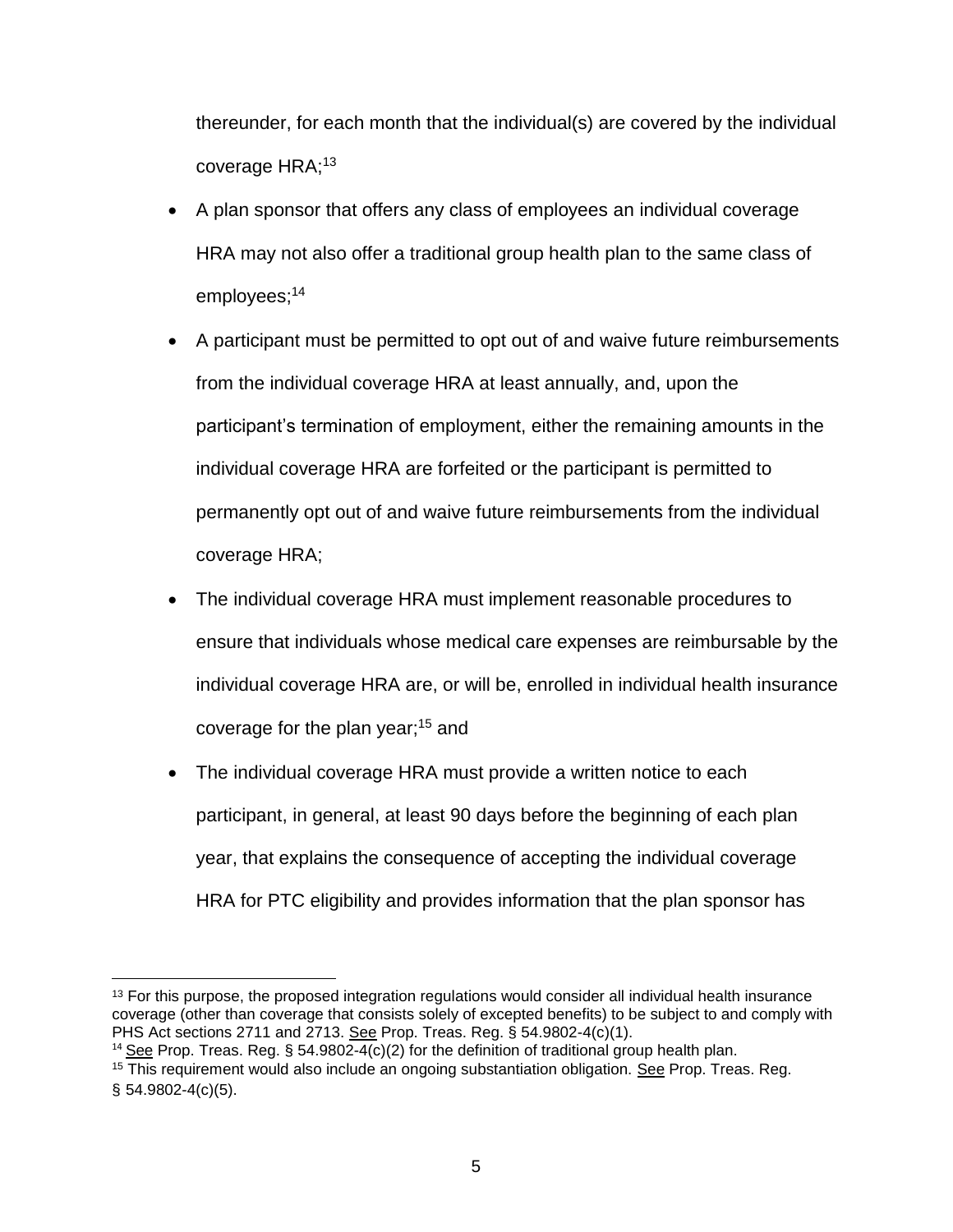and that the participant will need to determine the effect of being offered the individual coverage HRA on PTC eligibility.<sup>16</sup>

The proposed integration regulations are proposed to apply for plan years beginning on or after January 1, 2020.

### **B. Section 36B and the Proposed PTC Regulations**

Section 36B allows the PTC to certain taxpayers to help with the cost of individual health insurance coverage enrolled in through an Exchange.<sup>17</sup> Under section 36B(a) and (b)(1) and § 1.36B-3(d), a taxpayer's PTC is the sum of the premium assistance amounts for all coverage months during the taxable year for individuals in the taxpayer's family.

An individual is eligible for the PTC for a month if the individual meets various requirements for the month (a coverage month). Among other requirements, under section 36B(c)(2), a month is not a coverage month for an individual if either: (1) the individual is eligible for coverage under an eligible employer-sponsored plan and the coverage is affordable and provides minimum value (MV); or (2) the individual enrolls in an eligible employer-sponsored plan, even if the coverage is not affordable or does not provide MV.<sup>18</sup> See section III.B of this notice for a description of when an eligible employer-sponsored plan is affordable and provides MV.

 $16$  See Prop. Treas. Reg. § 54.9802-4(c)(6) for the rule as to when the notice would be required to be furnished to a participant who is not eligible to participate either at the beginning of the plan year or at the time the notice is provided before the beginning of the plan year.

<sup>&</sup>lt;sup>17</sup> Exchanges are entities established under sections 1311 or 1321 of PPACA through which qualified individuals and qualified employers can purchase health insurance coverage.

<sup>18</sup> See section 36B(c)(2)(C)(iii) and § 1.36B-2(c)(3)(vii)(A). See also §§ 1.36B-2(c)(3) and 1.36B-3(c).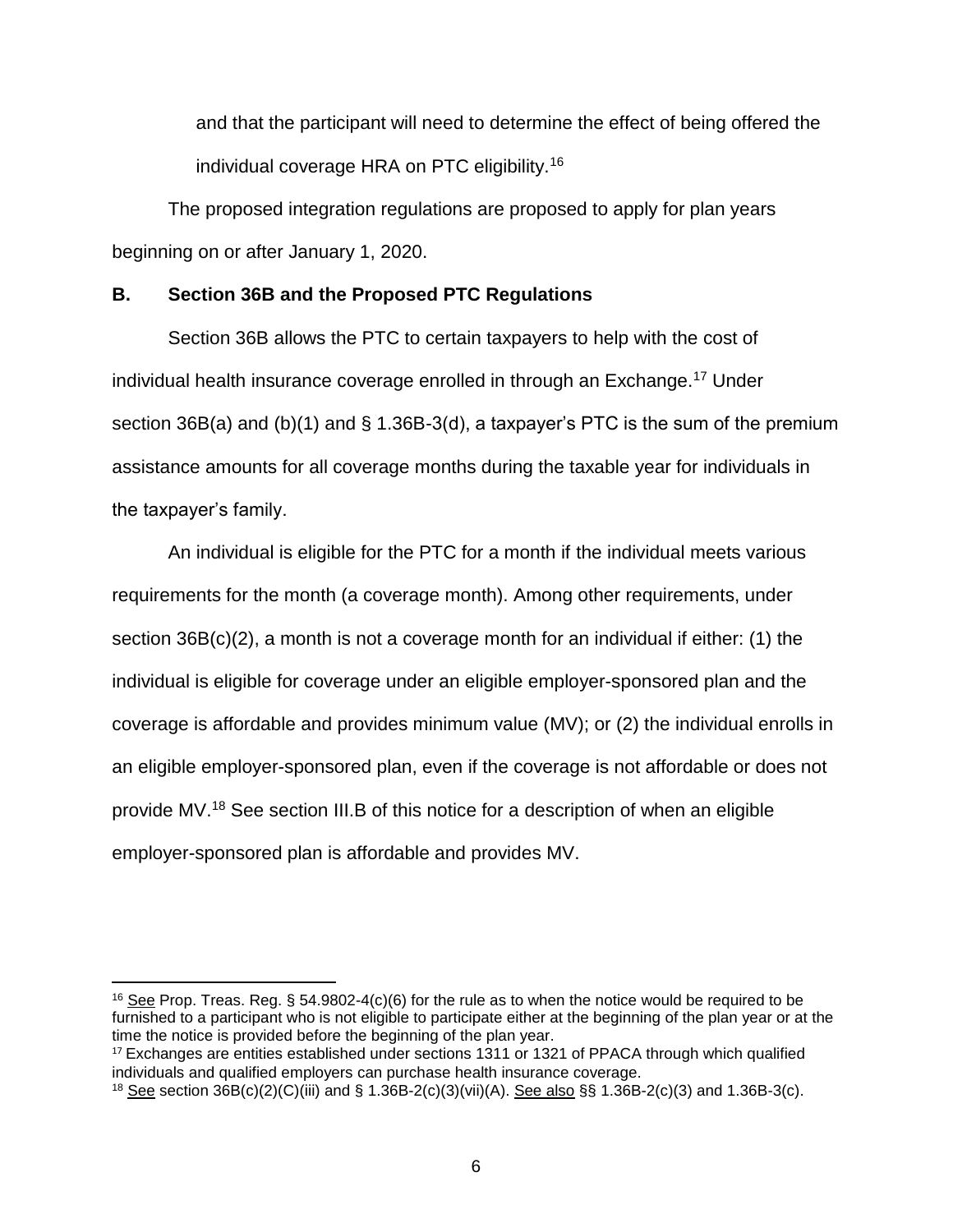An eligible employer-sponsored plan includes coverage under a self-insured group health plan<sup>19</sup> and is minimum essential coverage unless it consists solely of excepted benefits.<sup>20</sup> An HRA is a self-insured group health plan and, therefore, is an eligible employer-sponsored plan.<sup>21</sup> Accordingly, an individual is ineligible for the PTC for a month if the individual is covered by an HRA or is eligible for an HRA that is affordable and provides MV for the month.

The Treasury Department and the IRS previously issued guidance that provides that individuals covered by an HRA are ineligible for the PTC.<sup>22</sup> However, prior to the proposed PTC regulations, the Treasury Department and the IRS did not provide guidance as to the circumstances in which an HRA is considered to be affordable or to provide MV.<sup>23</sup>

On October 23, 2018, the Treasury Department and the IRS issued the proposed

PTC regulations, which propose rules for the circumstances in which an individual

coverage HRA would be considered to be affordable and to provide MV.<sup>24</sup> The

proposed PTC regulations are discussed in more detail in section III.B. of this notice.

The proposed PTC regulations are proposed to apply for individuals' taxable years

beginning on or after January 1, 2020.

# **C. Section 4980H**

 $\overline{a}$ 

<sup>&</sup>lt;sup>19</sup> See § 1.5000A-2(c).

 $20 \overline{See}$  section 5000A(f)(3) and § 1.5000A-2(g).

<sup>21</sup> See Notice 2013-54, 2013-40 I.R.B. 287, Q&A 10.

 $22$  Id.

 $23$  The Treasury Department and the IRS have provided guidance regarding when amounts newly made available under an HRA count toward the affordability or MV of another group health plan offered by the same employer. See §§ 1.36B-2(c)(3)(v)(A)(5) and 1.36B-6(c)(4). See also Notice 2015-87, 2015-52 I.R.B. 889, Q&A 7. The proposed PTC regulations and the guidance in this notice would not make substantive revisions to those rules.

<sup>24</sup> See 83 FR 54420.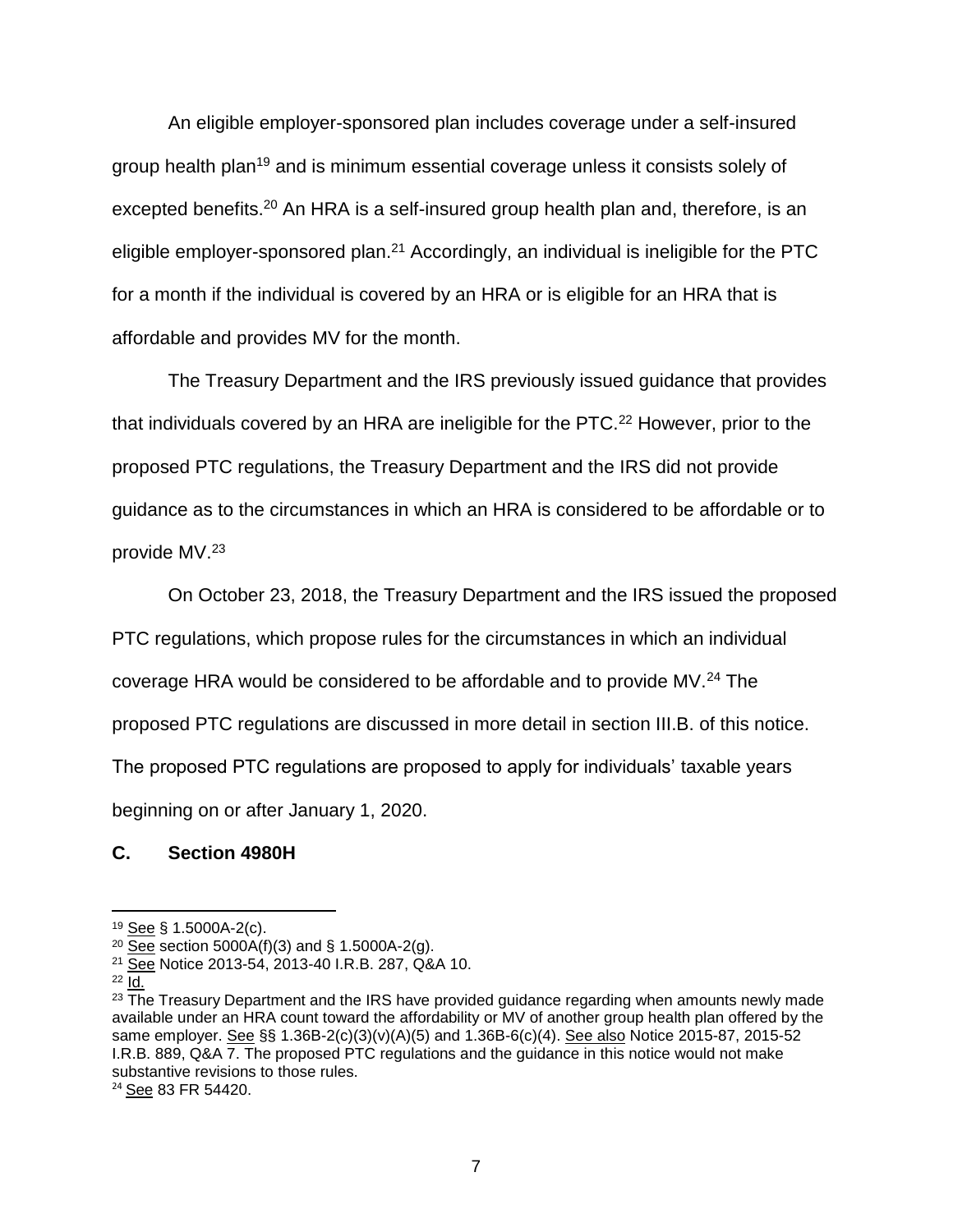The employer shared responsibility provisions under section 4980H only apply to an employer that is an applicable large employer (ALE). In general, an employer is an ALE for a year if it had an average of 50 or more full-time employees (including full-time equivalent employees) during the preceding calendar year. $25$ 

There are two circumstances in which an ALE may owe an employer shared responsibility payment to the IRS. For any month, an ALE may owe a payment under either section 4980H(a) or 4980H(b), or neither, but an ALE will not owe a payment under both section 4980H(a) and 4980H(b). An ALE will owe a payment under section 4980H(a) for a month if it fails to offer coverage under an eligible employersponsored plan to at least 95 percent of its full-time employees (and their dependents) and at least one full-time employee is allowed the PTC for purchasing individual health insurance coverage from an Exchange.<sup>26</sup> An ALE will owe a payment under section 4980H(b) for a month if it offers coverage under an eligible employer-sponsored plan to at least 95 percent of its full-time employees (and their dependents) but at least one full-time employee is allowed the PTC for purchasing individual health insurance coverage from an Exchange, which may occur because the ALE did not offer coverage to that particular full-time employee or because the coverage the employer offered was unaffordable or did not provide MV.<sup>27</sup>

Whether an employee may claim the PTC depends on the rules under section 36B, including the rules for whether an offer of coverage is affordable and

<sup>&</sup>lt;sup>25</sup> See section 4980H(c)(2) and § 54.4980H-2. See also § 54.4980H-1(a) for definitions of the terms used in this background section and in section III of this notice.

<sup>26</sup> See § 54.4980H-4. Also note that if an ALE offers coverage to all but five of its full-time employees (and their dependents), and five is greater than five percent of the employer's full-time employees, the employer will not owe a payment under section 4980H(a).

<sup>27</sup> See § 54.4980H-5.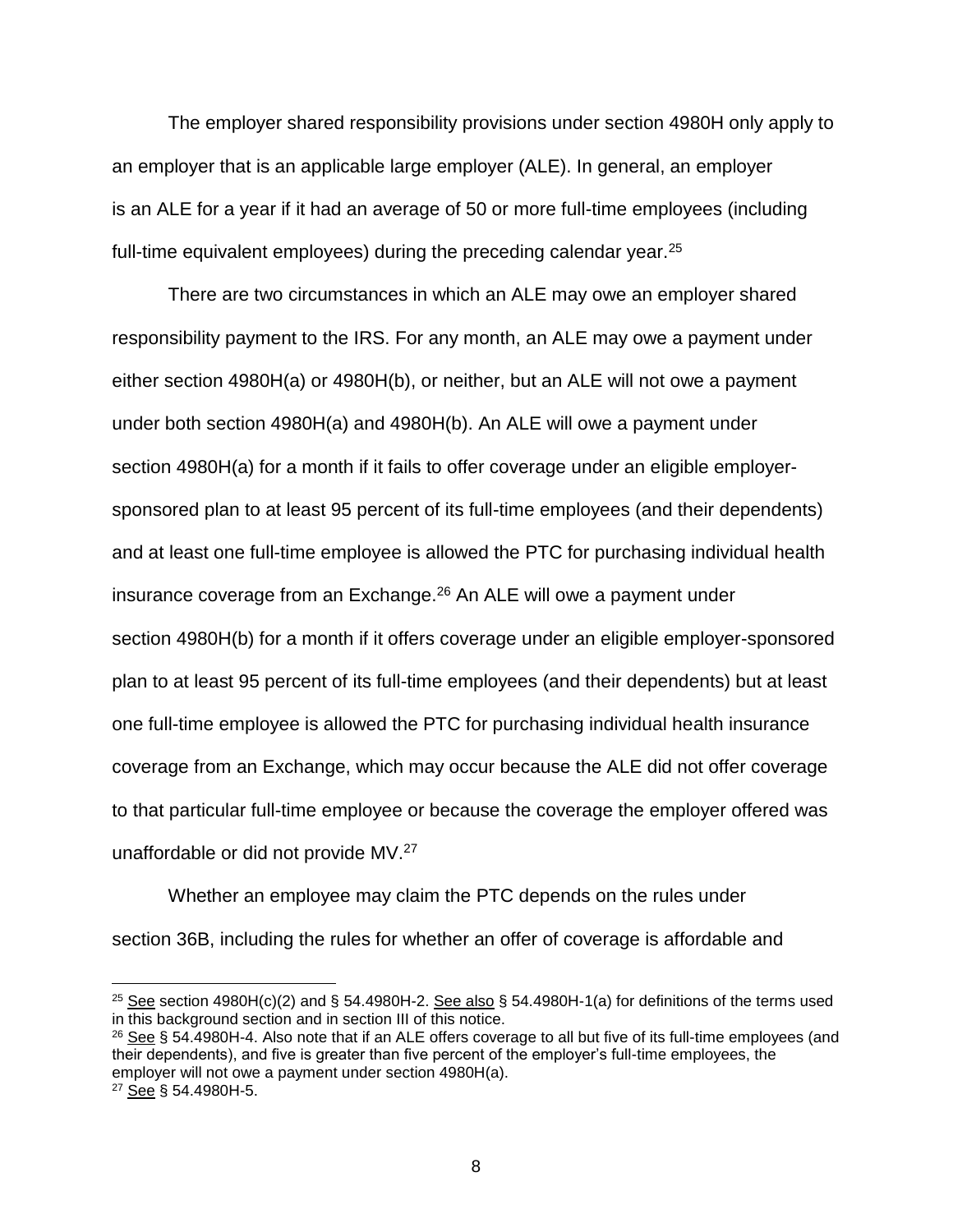provides MV.<sup>28</sup> However, the regulations under section 4980H provide safe harbors for determining whether an ALE is treated as making an offer of coverage that is affordable<sup>29</sup> under section 4980H.<sup>30</sup> These section 4980H affordability safe harbors are described in more detail in section III.B of this notice.

### **D. Section 105(h)**

In general, section 105(b) excludes from gross income amounts received by an employee through employer-provided accident or health insurance if those amounts are paid to reimburse medical care expenses incurred by the employee (for the employee, the employee's spouse, or the employee's dependents, as well as children of the employee who are not dependents but have not attained age 27 by the end of the taxable year) for personal injuries and sickness.

Section 105(h) provides, however, that excess reimbursements (as defined in section 105(h)(7)) paid to a highly compensated individual (as defined in section 105(h)(5) and § 1.105-11(d)) (HCI) $31$  under a self-insured medical reimbursement plan are includible in the gross income of the HCI if either (a) the plan discriminates in favor of HCIs as to eligibility to participate in the plan, or (b) the benefits provided under the plan discriminate in favor of HCIs.<sup>32</sup> Section 105(h)(4) provides that a self-insured medical reimbursement plan does not satisfy the nondiscriminatory

 $\overline{a}$ 

<sup>&</sup>lt;sup>28</sup> See section 4980H(c)(3). See also §§ 54.4980H-1(a)(28) and 54.4980H-5(e)(1).

<sup>29</sup> See § 54.4980H-5(e)(2).

<sup>&</sup>lt;sup>30</sup> Whether or not an employee has been offered affordable coverage for purposes of eligibility for the PTC is determined under section 36B(c)(2)(C)(i) and regulations thereunder (as opposed to the section 4980H safe harbors).

<sup>&</sup>lt;sup>31</sup> Generally, HCIs include the highest paid 25 percent of all employees (including the five highest paid officers, but not including employees excludible under § 1.105-11(c)(2)(iii) who are not participants in any self-insured medical reimbursement plan of the employer), without regard to the HCI's level of compensation.

 $32$  See sections 105(h)(1) and (2).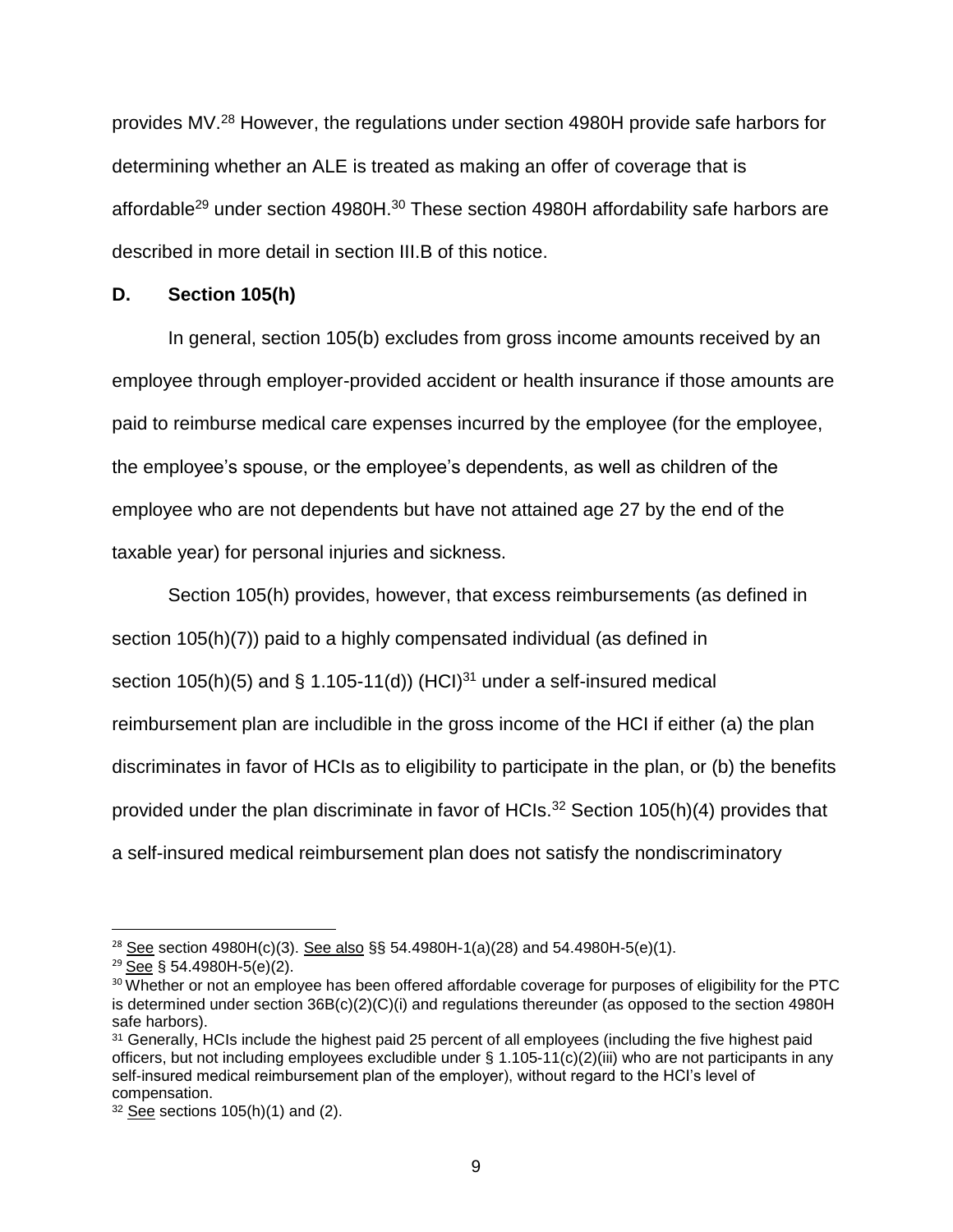benefits rule unless all benefits provided to HCIs are also provided to all other participants.

The regulations under section 105(h) provide that, in order to satisfy the nondiscriminatory benefits rule under section 105(h)(4), all benefits made available under a self-insured medical reimbursement plan to an HCI (and the HCI's dependents) must also be made available to all other participants (and their dependents).<sup>33</sup> In addition, the regulations provide that "any maximum limit attributable to employer contributions must be uniform for all participants and for all dependents of employees who are participants and may not be modified by reason of a participant's age or years of service."<sup>34</sup> The consequence of a plan failing to satisfy this nondiscriminatory benefits requirement is that any excess reimbursements paid under the plan to an HCI are includible in the gross income of the HCI.

# **III. APPLICATION OF SECTION 4980H TO AN ALE THAT OFFERS AN INDIVIDUAL COVERAGE HRA, POTENTIAL SAFE HARBORS AND REQUEST FOR COMMENTS**

Although the proposed regulations do not include proposed regulations under section 4980H, as part of implementing the objectives of Executive Order 13813, the Treasury Department and the IRS considered how section 4980H would apply to an ALE that offers an individual coverage HRA. In order to provide clarity to stakeholders, section III.A. of this notice explains how section 4980H(a) would apply to an ALE that offers an individual coverage HRA. In addition, section III.B of this notice explains how section 4980H(b) (including the current affordability safe harbors) would apply to an

<sup>34</sup> Id.

 $\overline{a}$ 

 $33$  See § 1.105-11(c)(3)(i).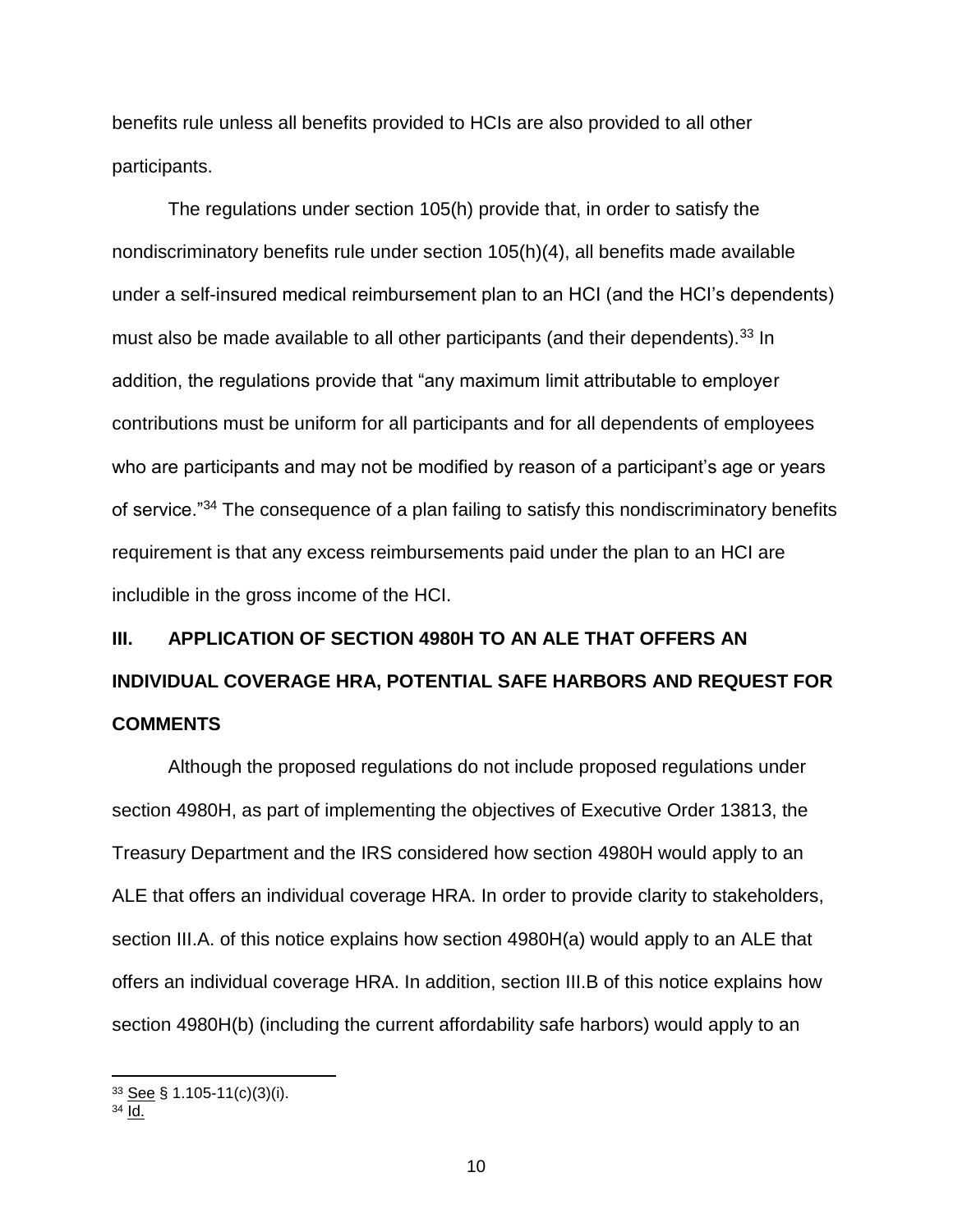ALE that offers an individual coverage HRA, describes potential additional affordability safe harbors, requests comments, and provides examples.

# **A. Application of Section 4980H(a) to an ALE that Offers an Individual Coverage HRA**

As described earlier in this notice, an ALE will owe a payment under section 4980H(a) for a month if it fails to offer an eligible employer-sponsored plan to at least 95 percent of its full-time employees (and their dependents) and at least one fulltime employee is allowed the PTC for the month for purchasing individual health insurance coverage from an Exchange. An HRA, including an individual coverage HRA, is an eligible employer-sponsored plan. Therefore, if an ALE were to offer an eligible employer-sponsored plan (including an individual coverage HRA) to at least 95 percent of its full-time employees (and their dependents), the ALE would not be liable for a payment under section 4980H(a) for the month, regardless of whether any full-time employee is allowed the PTC for purchasing individual health insurance coverage from an Exchange.

# **B. Application of Section 4980H(b) to an ALE That Offers an Individual Coverage HRA**

An ALE that offers an eligible employer-sponsored plan to at least 95 percent of its full-time employees (and their dependents), and therefore is not liable for a payment under section 4980H(a), will be liable for a payment under section 4980H(b) if at least one full-time employee is allowed the PTC for purchasing individual health insurance coverage from an Exchange. As described earlier in this notice, an employee is not eligible for the PTC if the employee has an offer of coverage under an eligible employer-

11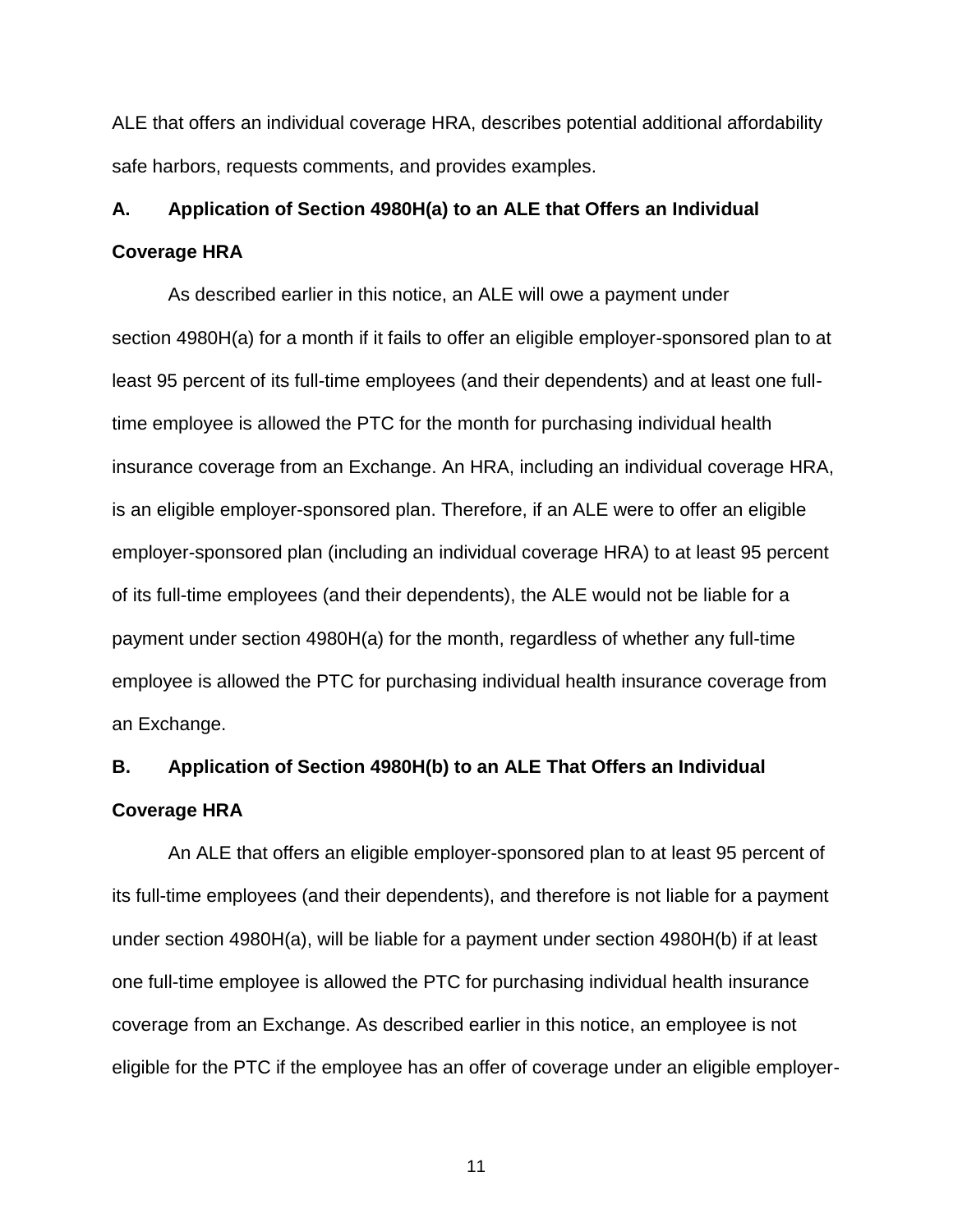sponsored plan that is affordable and that provides MV, as set forth under section 36B and the regulations thereunder.

Whether an offer of an individual coverage HRA would be considered to be affordable and provide MV would be based on the application of the proposed PTC regulations that are described in the following parts of this section III.B.

### **1. Affordability**

In general, under section 36B, an eligible employer-sponsored plan is affordable for an employee if the amount the employee must pay for self-only coverage whether by salary reduction or otherwise (the employee's required contribution) does not exceed a percentage (the required contribution percentage $35$ ) of the employee's household income.<sup>36</sup>

For traditional group health plan coverage, the employee's required contribution is the amount the employee must pay for self-only coverage under the lowest cost MV plan the employer offers to the employee. Because the proposed integration regulations would not permit an employer that offers an individual coverage HRA to offer the employee a traditional group health plan, the proposed PTC regulations propose a method for identifying the plan to be used to determine affordability (generally, the affordability plan) and explain how the amounts made available under the individual coverage HRA would factor into the determination of the employee's required contribution.

 $\overline{a}$ 

<sup>&</sup>lt;sup>35</sup> <u>See</u> § 1.36B-2(c)(3)(v)(C).

 $36$  See section 36B(c)(2)(C) and § 1.36B-2(c)(3)(v)(A)(1) and (2). See § 1.36B-2(c)(3)(v)(A)(3) for a safe harbor that, in certain circumstances, allows an employee to claim the PTC even if the offer of coverage ultimately is affordable.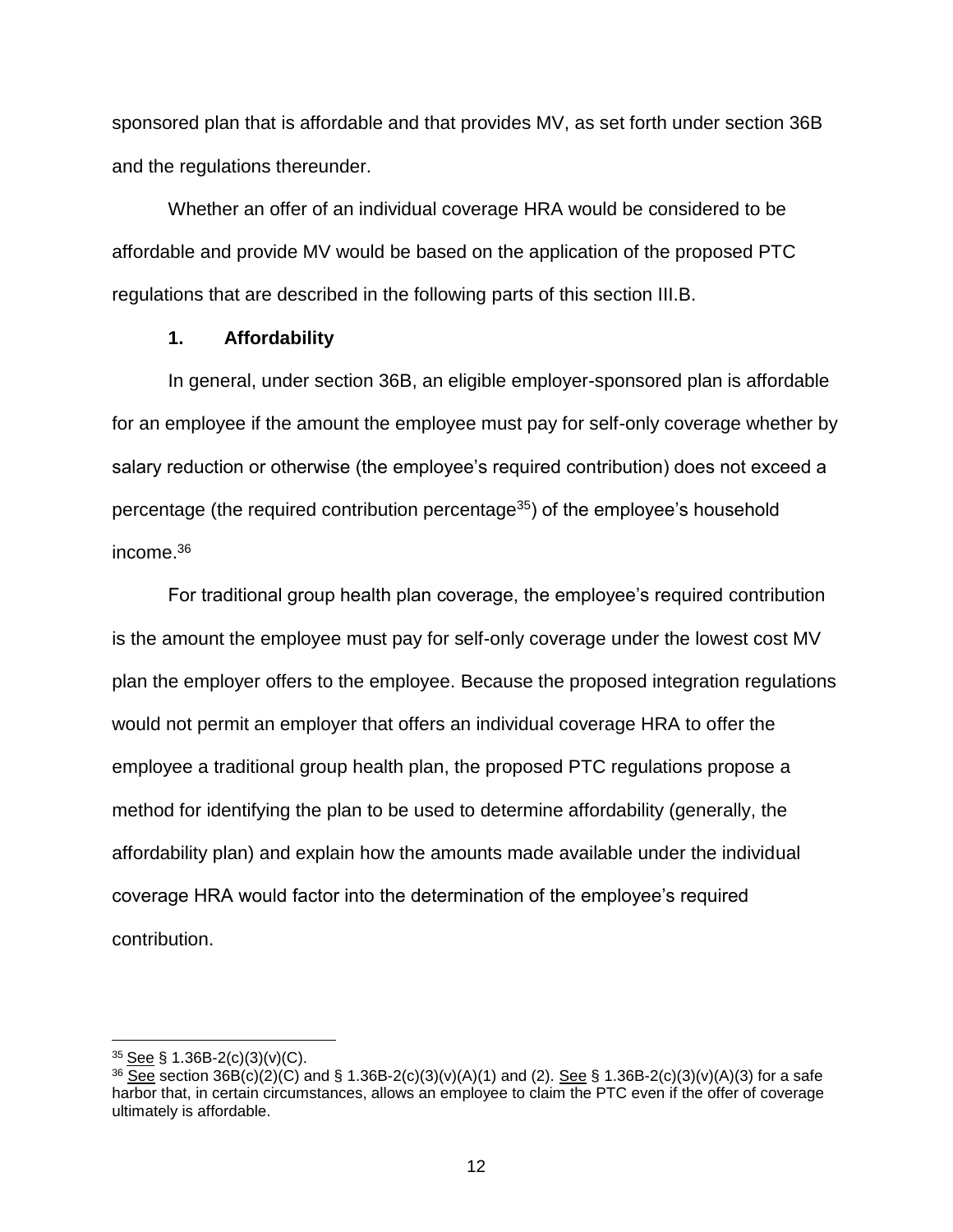More specifically, under the proposed PTC regulations, an individual coverage HRA would be affordable for an employee for a month if the required HRA contribution (as defined in Prop. Treas. Reg. § 1.36B-2(c)(5)(ii)) does not exceed 1/12 of the product of the employee's household income and the required contribution percentage. The required HRA contribution under the proposed PTC regulations would be the excess of: (1) the monthly premium for the lowest cost silver plan for the employee for self-only coverage offered by the Exchange for the rating area, as defined in 45 CFR 147.102(b), in which the employee resides (the HRA affordability plan); over (2) in general, the selfonly amount the employer makes available to the employee under the individual coverage HRA for the month.<sup>37</sup>

#### **a. Potential Section 4980H Safe Harbors and Request for Comments**

# **i. Potential Section 4980H Safe Harbor Regarding the Location Used to Identify the Affordability Plan and Request for Comments on Age-Based Issues**

Under the proposed PTC regulations, the HRA affordability plan would be determined on an employee-by-employee basis. That is, the HRA affordability plan for each employee would be based on that particular employee's age and that particular employee's place of residence. However, the Treasury Department and the IRS are concerned that requiring ALEs to determine the HRA affordability plan for each full-time employee to assess whether an offer of an individual coverage HRA is affordable for purposes of section 4980H could raise significant administrative issues for employers

<sup>37</sup> See Prop. Treas. Reg. § 1.36B-2(c)(5) for more information on how this amount would be determined, including how the amount would be determined if the employer makes the same amount available for all employees regardless of the number of individuals covered.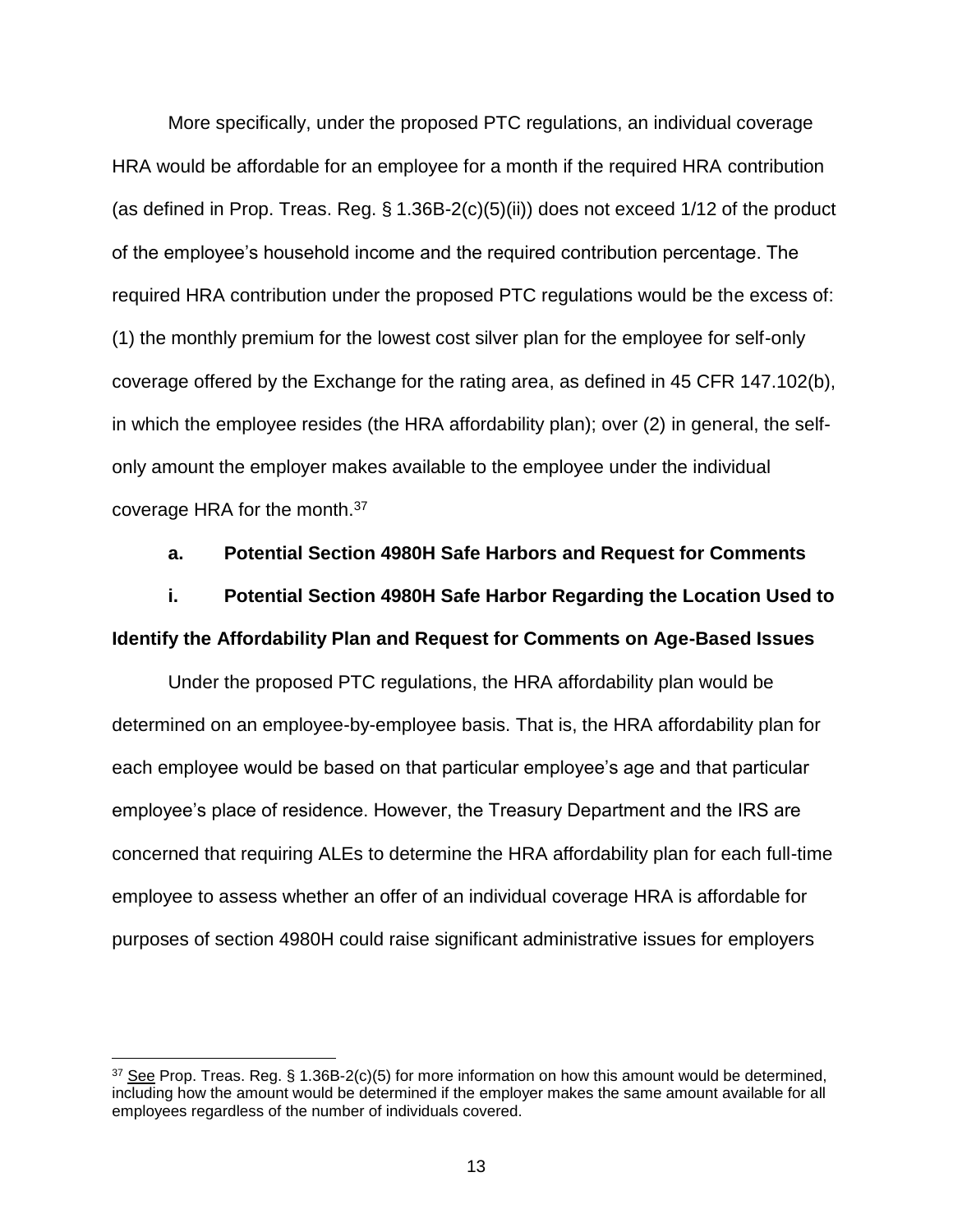and may be prohibitively burdensome. This, in turn, could undermine the goal of expanding the use of HRAs set forth in Executive Order 13813.

The Treasury Department and the IRS anticipate issuing guidance that would provide a safe harbor under which, for purposes of section 4980H, an ALE may use as the affordability plan for an employee the lowest cost silver plan for the employee for self-only coverage offered by the Exchange in the rating area in which the employee's primary site of employment is located (the location safe harbor).<sup>38</sup> Under this safe harbor, an ALE would be allowed to determine the affordability plan for each employee based on the employee's worksite location, rather than the employee's place of residence, the latter of which the Treasury Department and the IRS understand is information that might change over time and can be difficult for employers to keep up to date. The Treasury Department and the IRS request comments on the location safe harbor and whether an alternative safe harbor would be preferable and, if so, why.

This notice does not set out an anticipated section 4980H safe harbor related to the fact that the cost of the affordability plan for an employee is based on that employee's age. However, the Treasury Department and the IRS request comments on any administrative burdens that may arise due to the need to separately determine the employee's required contribution for each individual employee based on the employee's age. In particular, the Treasury Department and the IRS anticipate that some employers may wish to contribute an identical amount to an individual coverage HRA for each employee (or for each employee in a class of employees), in which case, under the

<sup>&</sup>lt;sup>38</sup> Note that one of the classes of employees that would apply for purposes of the proposed integration regulations is "employees whose primary site of employment is in the same rating area as defined in 45 CFR 147.102(b)." See Prop. Treas. Reg. § 54.9802-4(d)(1)(viii).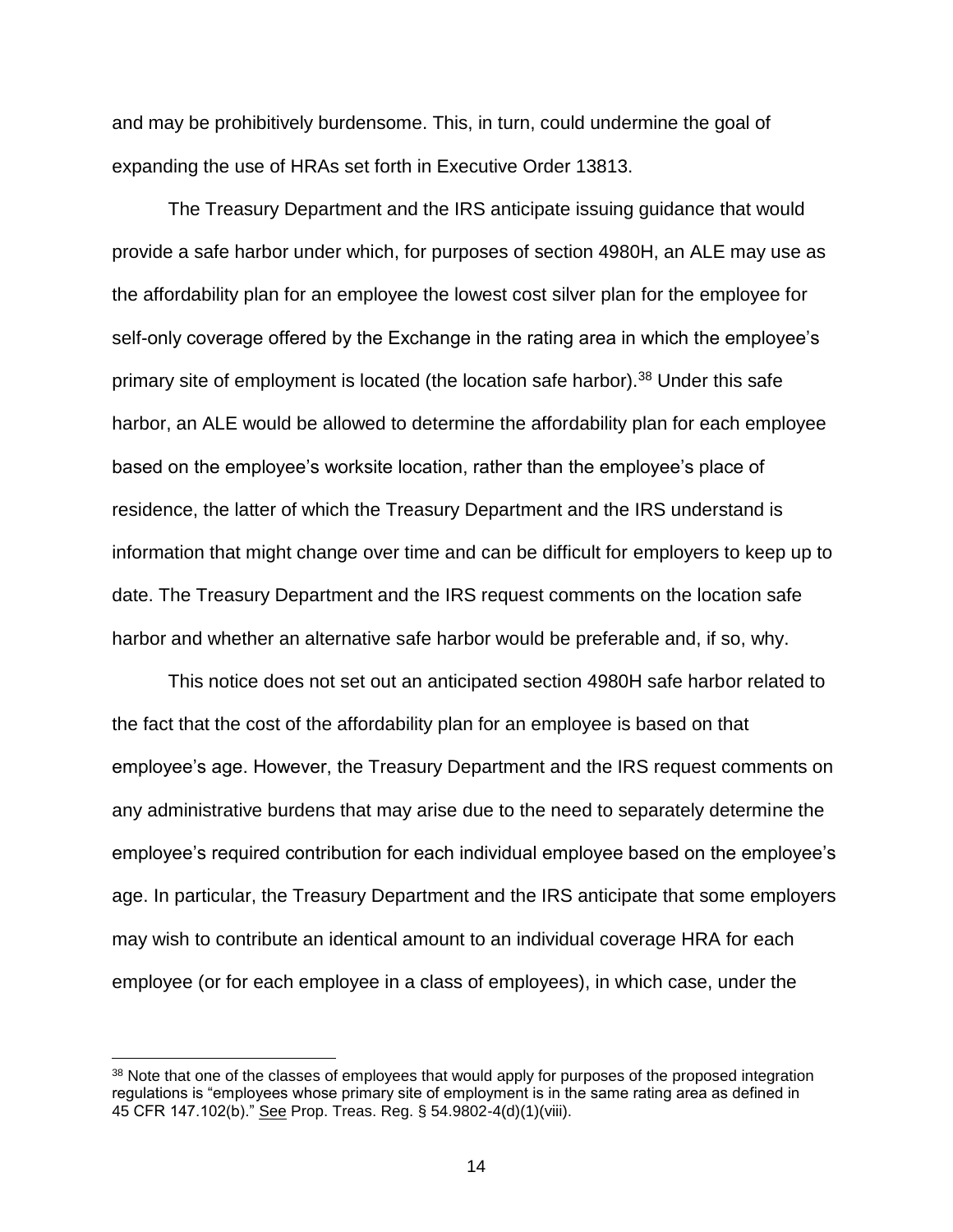proposed PTC regulations, each employee's required contribution likely would vary based on age, because the cost of the affordability plan used to determine the employee's required contribution likely would vary based on age. On the other hand, some employers may wish to contribute to an individual coverage HRA for each employee (or each employee in a class of employees) an amount sufficient to allow each employee to contribute the same amount to purchase individual health insurance coverage, in which case, because coverage for older employees will likely cost more, the amount made available under the HRA would likely need to increase with age. In each case, the employer may wish to predict or eliminate the potential for liability under section 4980H by ensuring that, for purposes of section 4980H, the offer of the individual coverage HRA is treated as affordable and as providing MV. The Treasury Department and the IRS request comments on the administrative issues and burdens that would arise for employers in determining the employee's required contribution, for section 4980H purposes, due to each employee's age being relevant to this determination. To the extent these burdens exist, the Treasury Department and the IRS request suggestions as to any safe harbors or other alternatives that would ease the burdens, that are also consistent with the purposes and policies underlying section 4980H. For example, the Treasury Department and the IRS request comments on whether the ability to use age bands or other assumptions concerning employee ages for this purpose would lower an employer's administrative burden without unduly undercutting the application of section 4980H and/or being subject to abuse, and if so, the extent to which such a safe harbor allowing the use of age bands or other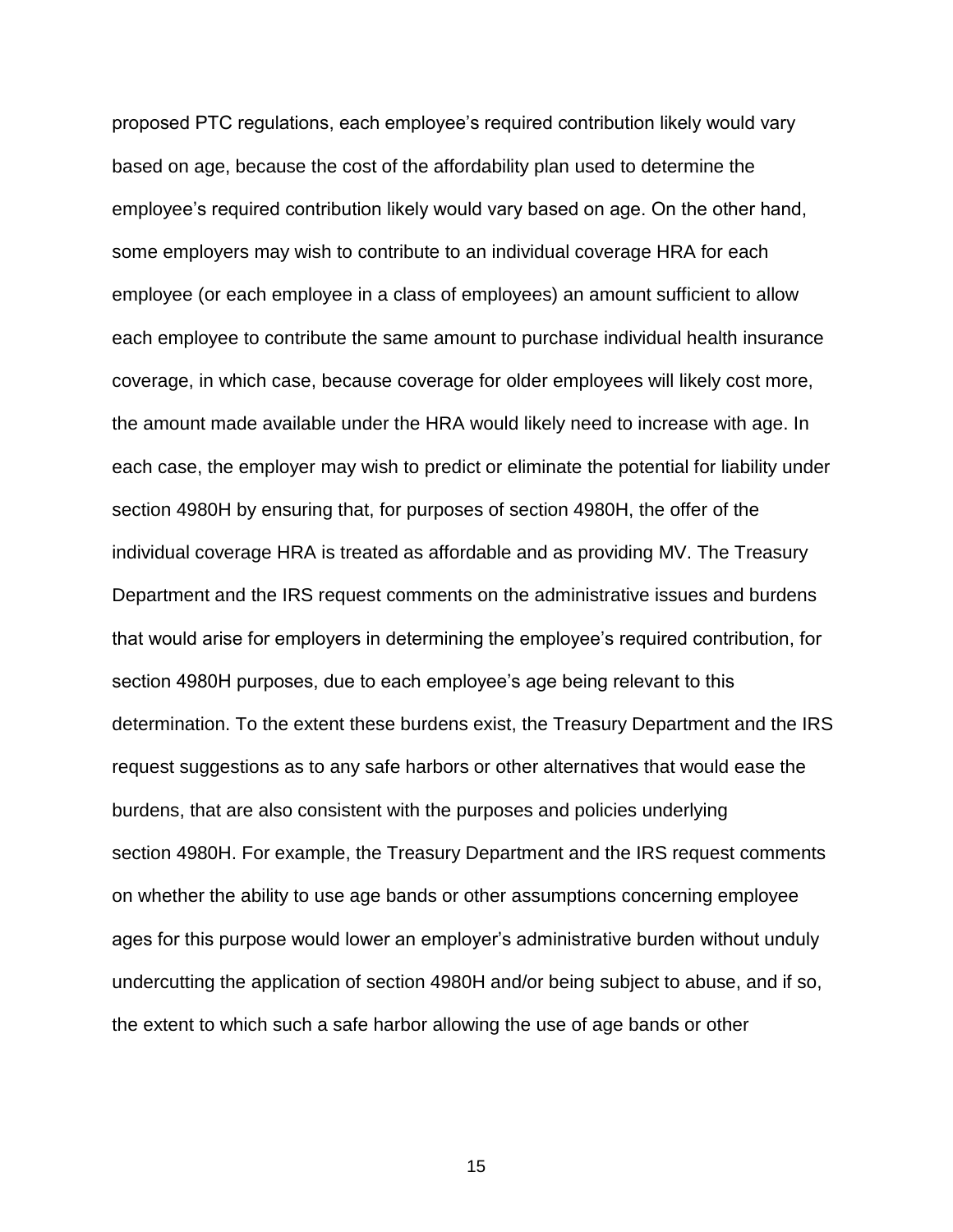assumptions about an employee's age should be required to apply to each employee (or each employee in a class of employees) regardless of the employee's actual age.

# **ii. Potential Section 4980H Safe Harbor Regarding Use of Prior Year Cost for Calendar Year Individual Coverage HRAs**

Under the proposed PTC regulations, an employee's required contribution for a month is determined based, in part, on the cost of the HRA affordability plan for that month. For example, an employee's required contribution for January 2020 for an individual coverage HRA would be based on the cost of the HRA affordability plan for January 2020. Exchange plan premium information for a calendar year generally is not available until shortly before the beginning of the open enrollment period for that calendar year, which begins on November 1 of the prior calendar year.<sup>39</sup> Accordingly, the cost of the HRA affordability plan (and the cost of the plan determined under the location safe harbor, if applicable) that will apply for a calendar year, which is necessary to determine whether an offer of an individual coverage HRA will be affordable, will not be available until mid-to-late fall of the prior calendar year.

While this time frame is sufficient for individuals and Exchanges to determine PTC eligibility for the upcoming calendar year, the Treasury Department and the IRS are aware that employers generally determine the health benefits they will offer for an upcoming plan year well in advance of the start of the plan year. Therefore, for a plan with a calendar year plan year, employers generally would determine the benefits to offer, including the amount to make available in an HRA for the year, well before mid-tolate fall of the prior calendar year. Further, under section 4980H, ALEs are intended to

<sup>39</sup> See 45 CFR 155.410(e)(3).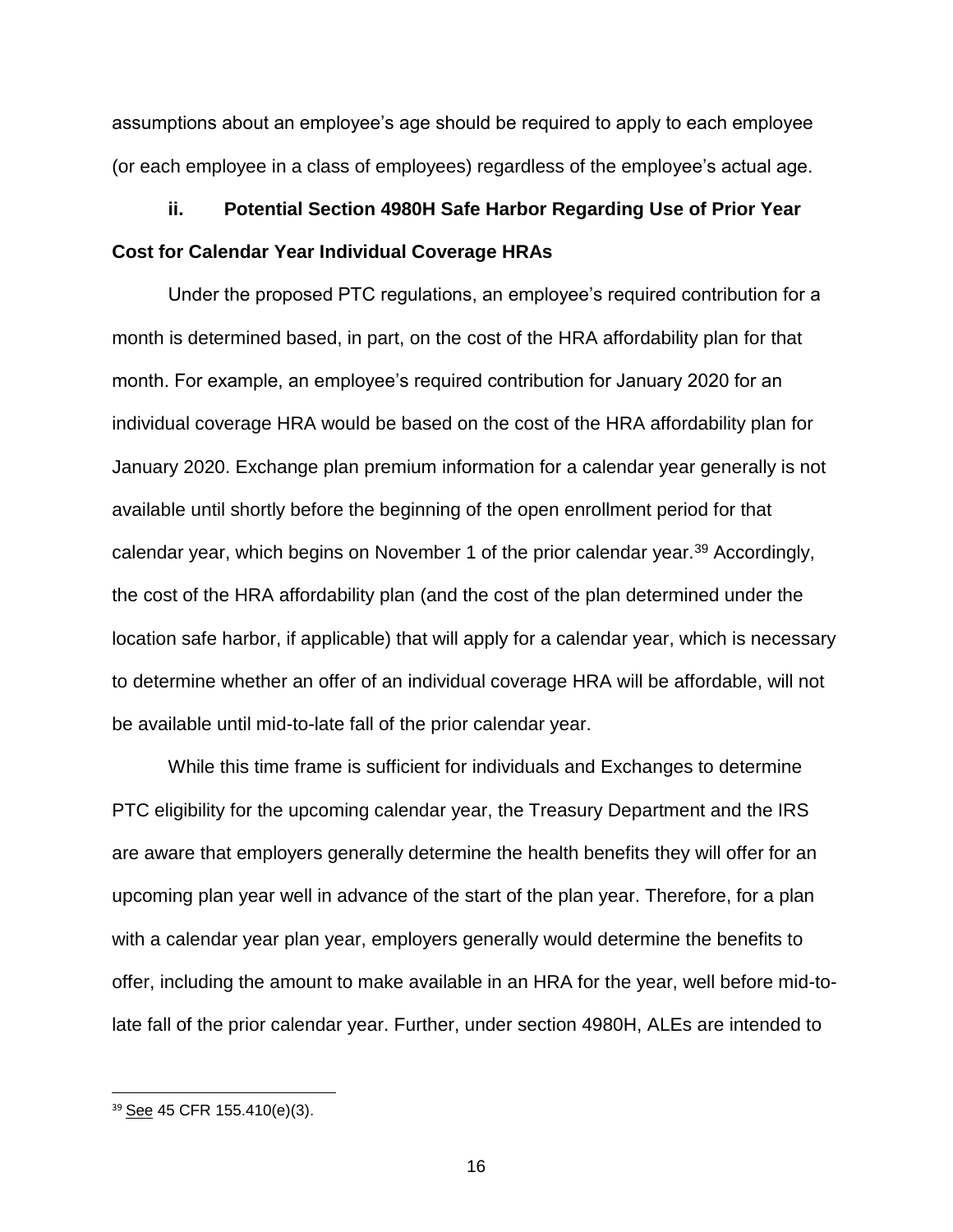be able to decide whether to offer coverage sufficient to avoid an employer shared responsibility payment or to decline to do so. ALEs are only able to make that choice if they have timely access to the information necessary to do so. Accordingly, the Treasury Department and the IRS anticipate issuing guidance that would provide a safe harbor under which, for purposes of section 4980H, an ALE may determine the affordability of an offer of an individual coverage HRA that has a calendar year plan year based on the cost of the applicable affordability plan (that is, either the HRA affordability plan or the affordability plan determined under the location safe harbor, if applicable) for the prior calendar year (the calendar year safe harbor). The Treasury Department and the IRS intend to work with HHS to ensure that this information is readily available for use under this rule.

The Treasury Department and the IRS considered whether to apply an adjustment to the cost of the prior year's affordability plan for purposes of this safe harbor, but do not anticipate proposing such an adjustment, to avoid complexity and due to uncertainty regarding defining an adjustment that would be appropriate in all circumstances and for all years. The Treasury Department and the IRS request comments on whether such an adjustment should be included in future guidance and, if so, how the adjustment should be calculated.

It is anticipated that the calendar year safe harbor could be used by an ALE in addition to the location safe harbor or could be applied to the HRA affordability plan. The Treasury Department and the IRS also note that in the event the cost of the affordability plan that applies under the calendar year safe harbor exceeds the cost of the HRA affordability plan that applies for purposes of section 36B (that is, the premium

17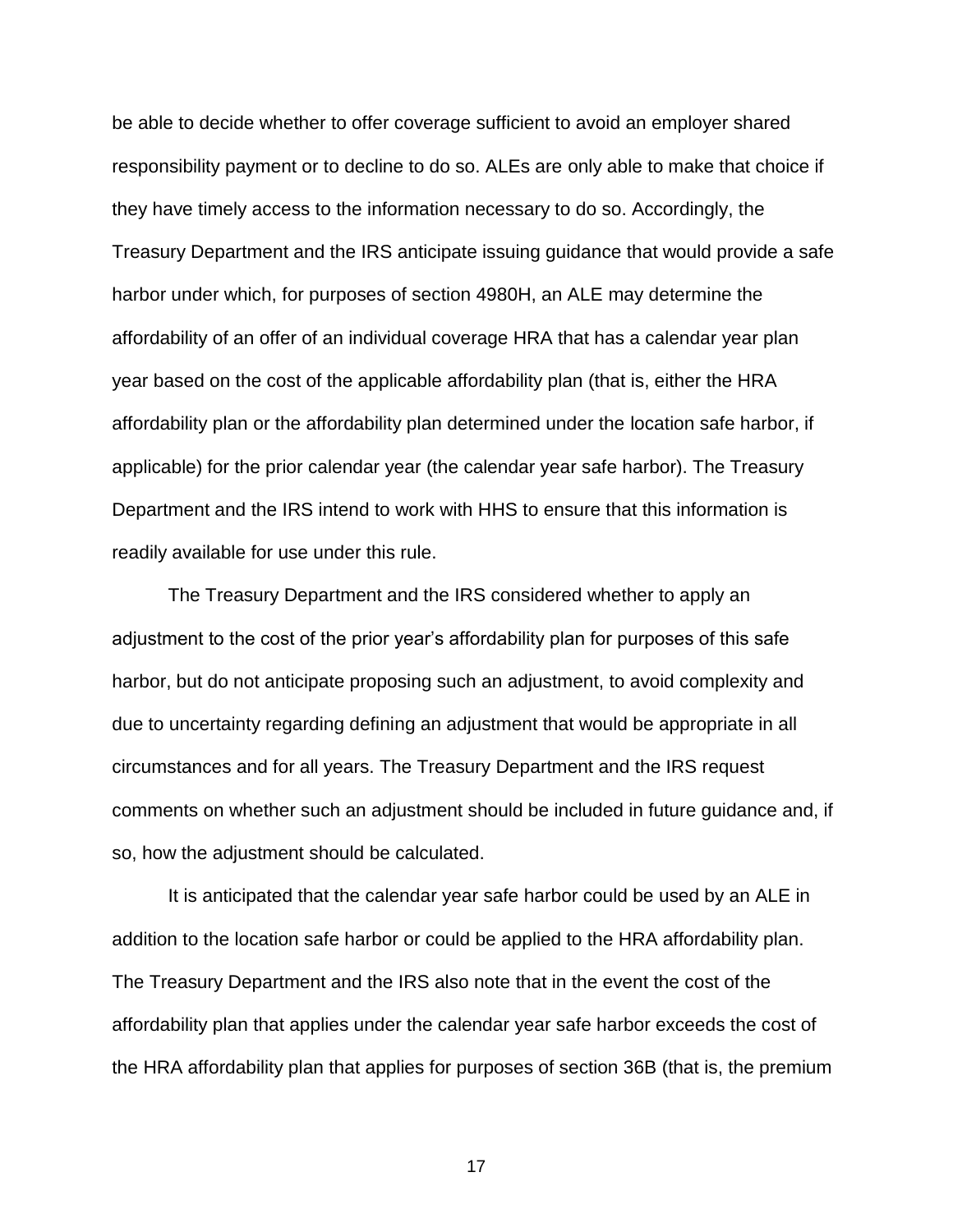for the applicable plan decreases from one year to the next), and, as a result, the offer is considered affordable under section 36B but unaffordable under the calendar year safe harbor, the ALE will not owe a payment under section 4980H(b) with respect to the applicable full-time employee(s) because, regardless of the calendar year safe harbor, an ALE is only liable for a payment under section 4980H(b) with respect to a full-time employee who is allowed the PTC. The Treasury Department and the IRS also reiterate that this safe harbor would not apply for purposes of section 36B and therefore, an individual with an offer of an individual coverage HRA that is affordable under the section 36B rules is ineligible for the PTC, without regard to whether that offer would be considered unaffordable under the calendar year safe harbor.

The Treasury Department and the IRS request comments on whether a similar safe harbor would be needed for employers that offer individual coverage HRAs with non-calendar year plan years, and, if so, the range of plan year start dates to which such a safe harbor should apply.

# **iii. Potential Section 4980H Safe Harbor Regarding Cost of Affordability Plan for Individual Coverage HRA with a Plan Year That Spans Two Taxable Years**

Consistent with the rules for traditional group health plan coverage,  $40$  the proposed PTC regulations require that affordability be determined separately for the portions of the plan year of an individual coverage HRA that span different taxable years of the employee.<sup>41</sup> Thus, under the proposed PTC regulations, assuming an employee's taxable year is the calendar year, if the plan year of an individual coverage HRA spans two calendar years, the cost of the applicable affordability plan could change during the

 $40$  See § 1.36B-2(c)(3)(v)(B).

 $41\overline{See}$  Prop. Treas. Reg. § 1.36B-2(c)(5)(vi).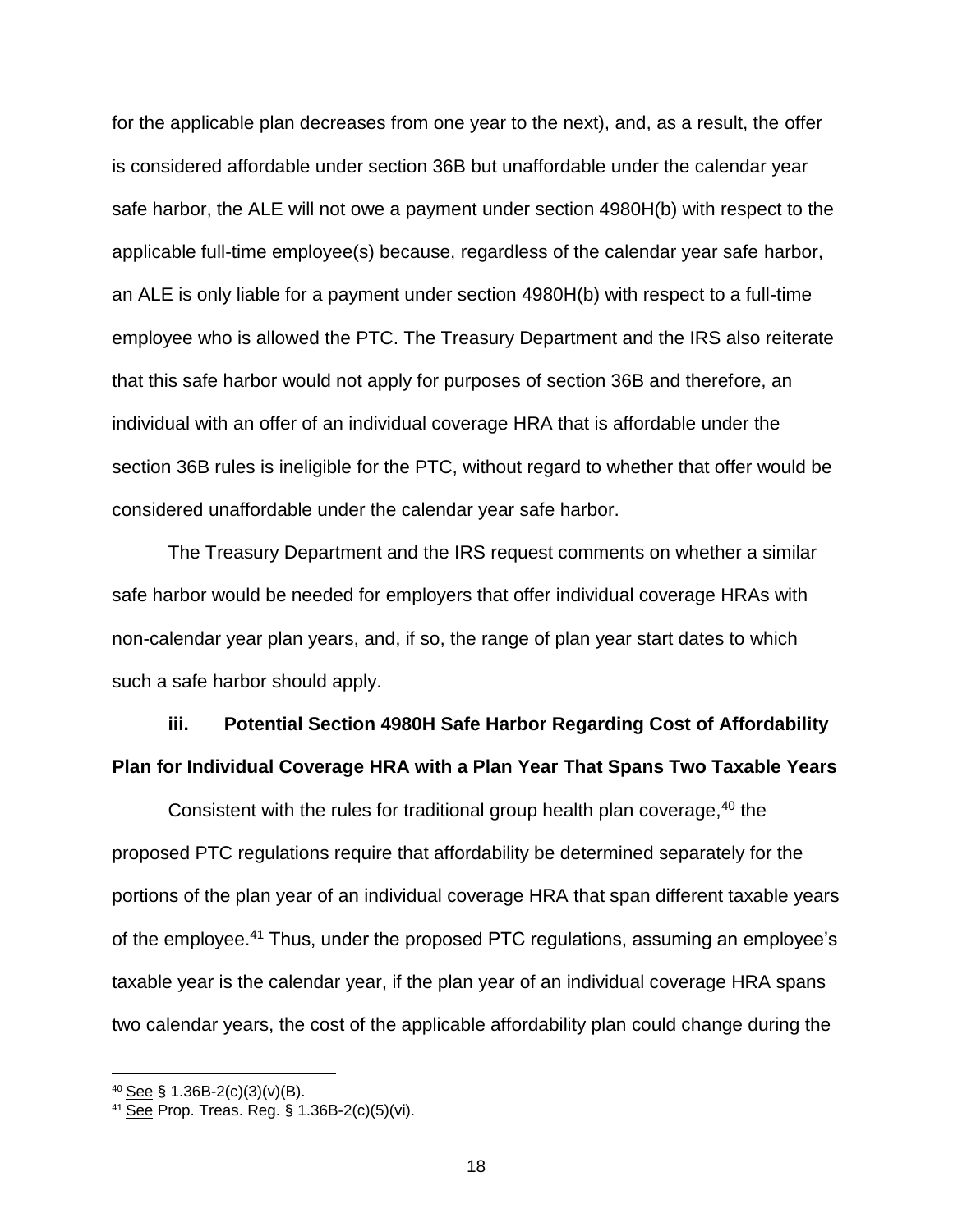HRA plan year. For example, assume an employee with a taxable year that is a calendar year is offered an individual coverage HRA with a plan year starting July 1, 2020 and ending June 30, 2021. For purposes of the PTC generally, the cost of the HRA affordability plan in 2020 will apply for July 1, 2020 through December 31, 2020 and the cost of the HRA affordability plan in 2021 will apply for January 1, 2021 through June 30, 2021.<sup>42</sup>

In this circumstance, it is unlikely that the cost of the affordability plan (either the HRA affordability plan or the plan determined under the location safe harbor, if applicable) for the months in the plan year that fall in the second calendar year will be available at the time an ALE must determine the amount that will be made available under the HRA for the plan year. As a result, the Treasury Department and the IRS are concerned that application of this aspect of the proposed PTC regulations to section 4980H would be inconsistent with the intent of section 4980H because ALEs would be unable to plan, and to know whether they were offering sufficient coverage, to avoid an employer shared responsibility payment. In addition, in the context of a traditional group health plan, the cost of coverage that applies for affordability purposes is determinable before and consistent throughout the plan year.

Accordingly, the Treasury Department and the IRS anticipate providing that, for purposes of section 4980H, an ALE that offers an individual coverage HRA may assume that the cost of the affordability plan for the first month of the plan year will be

l

<sup>&</sup>lt;sup>42</sup> However, consistent with the rules for traditional employer coverage in § 1.36B-2(c)(3)(v)(A)(3), if an Exchange determines that the HRA is not affordable for the employee for the plan year, that determination will apply for purposes of the PTC for the entire plan year. See Prop. Treas. Reg. § 1.36B- $2(c)(3)(v)(A)(3)$  and  $(c)(5)(iv)$ .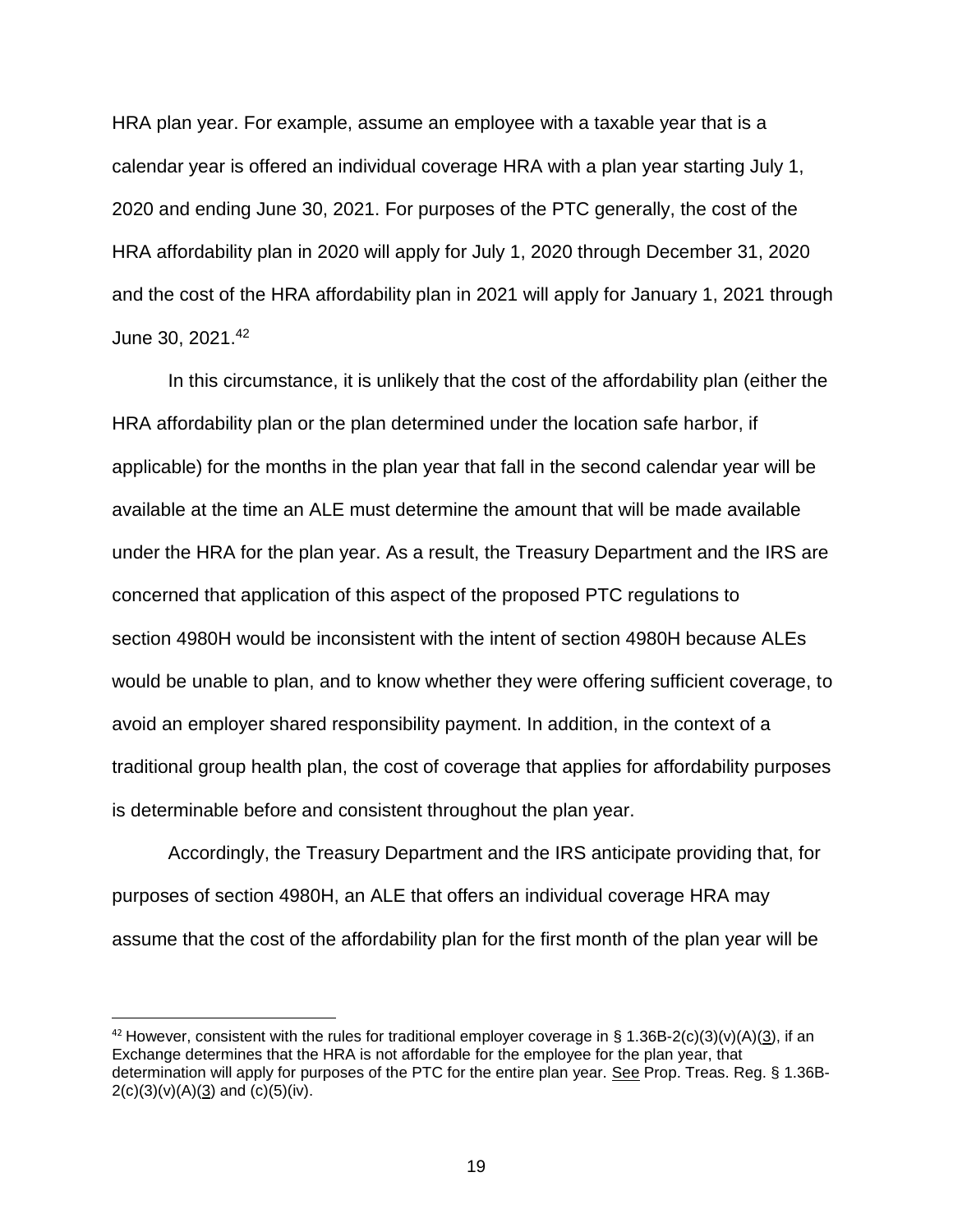the cost of the affordability plan for all the months in the plan year (non-calendar year safe harbor).<sup>43</sup> It is anticipated that the non-calendar year safe harbor could be used by an ALE in addition to the location safe harbor. The Treasury Department and the IRS request comments on this approach, including whether additional guidance is needed.

### **iv. Consistency Requirement**

ALEs would not be required to use any of the anticipated section 4980H safe harbors described in this notice. The Treasury Department and the IRS anticipate that some level of consistency will be required in the application of the anticipated safe harbors by an employer to its employees, and request comments on the scope of such a requirement. In particular, the Treasury Department and the IRS request comments on whether employers should be allowed to choose to apply the safe harbors to reasonable categories of employees, such as some or all of the categories identified in § 54.4980H-5(e)(2)(i), including whether the application of such a standard in this context would permit arrangements inconsistent with the purpose and policies underlying section 4980H and, if so, how that issue should be addressed.

# **v. Reporting under Section 6056**

 $\overline{\phantom{a}}$ 

Under section 6056 and Form 1095-C, Employer-Provided Health Insurance Offer and Coverage, which ALEs file and furnish in order to satisfy the reporting requirements under section 6056, ALEs must report each full-time employee's required contribution. Because of the issues previously described in this notice, the Treasury

<sup>&</sup>lt;sup>43</sup> The Treasury Department and the IRS anticipate that the primary circumstance in which an individual coverage HRA plan year would span two taxable years of an individual is when the individual has a calendar year taxable year and the HRA has a non-calendar year plan year. Therefore, the discussion in this notice focuses on that set of facts. However, the safe harbor is not limited to individual coverage HRAs with non-calendar year plan years because there could be other circumstances in which the HRA plan year covers two taxable years, for example, if an HRA has a calendar year plan year and an individual has a non-calendar year taxable year.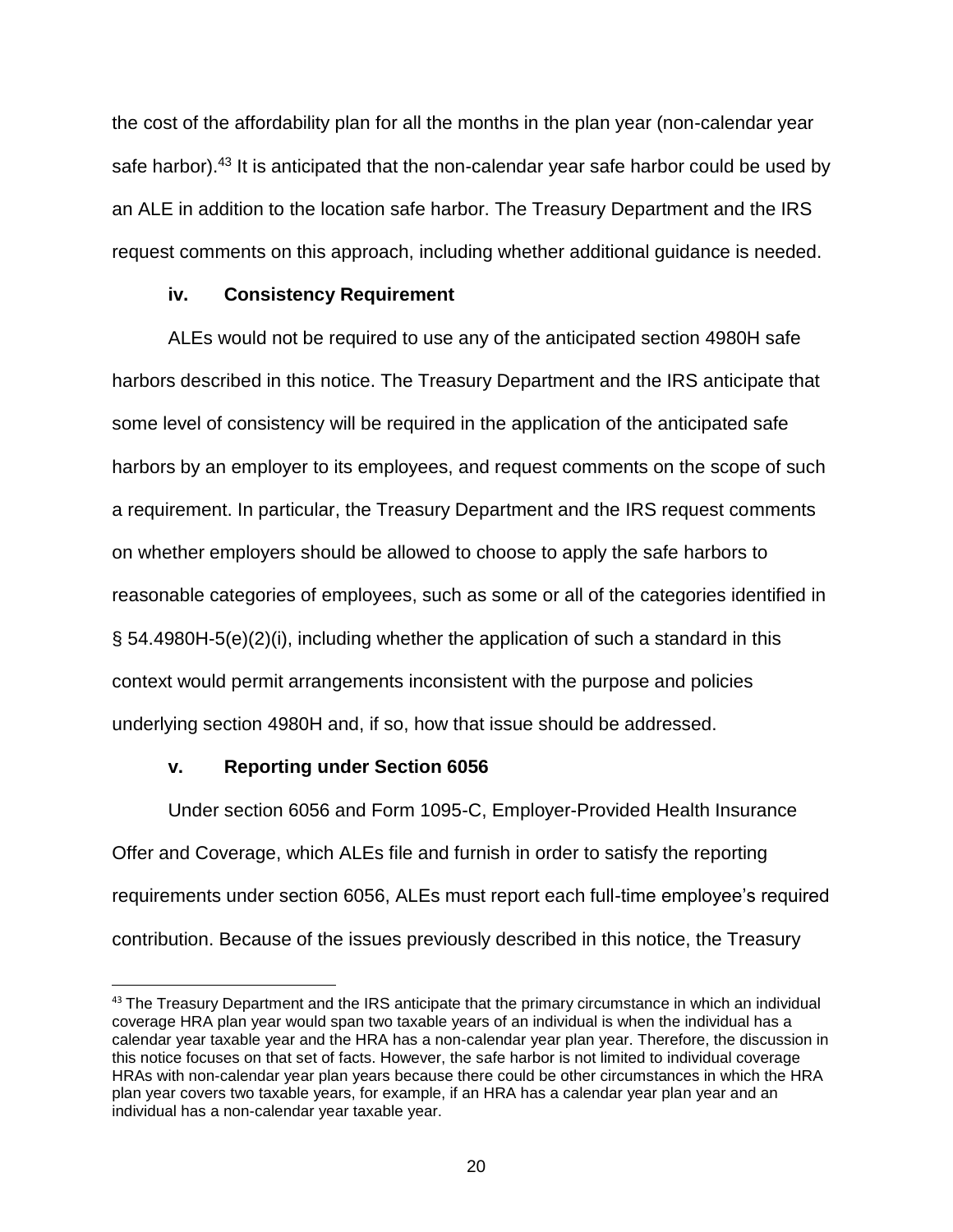Department and the IRS anticipate providing multiple safe harbors that relate to the determination of the employee's required contribution for purposes of section 4980H. Also, as a result of the concerns about burden previously noted, the Treasury Department and the IRS anticipate that ALEs would not be required to report the employee's required contribution that is calculated under the proposed PTC regulations and would instead be required to report the employee's required contribution determined under the safe harbors set forth in this notice, if applicable. However, the Treasury Department and the IRS continue to consider the application of section 6056 to ALEs that offer individual coverage HRAs and anticipate providing additional guidance on these issues in the future.

# **b. Application of Current Section 4980H Affordability Safe Harbors to Individual Coverage HRAs**

As described earlier in this notice, whether an offer of coverage under an eligible employer-sponsored plan is affordable is based on whether the employee's required contribution exceeds a certain percentage of the employee's household income. Because an ALE generally will not know an employee's household income, the current section 4980H regulations set forth three safe harbors under which an employer may compare the employee's required contribution to information that is readily available to the employer, rather than to actual household income. These three safe harbors are the Form W–2 wages safe harbor, the rate of pay safe harbor, and the federal poverty line safe harbor (referred to in this notice as the HHI safe harbors (but referred to in the regulations under section 4980H as the affordability safe harbors)).<sup>44</sup>

<sup>44</sup> See § 54.4980H-5(e)(2).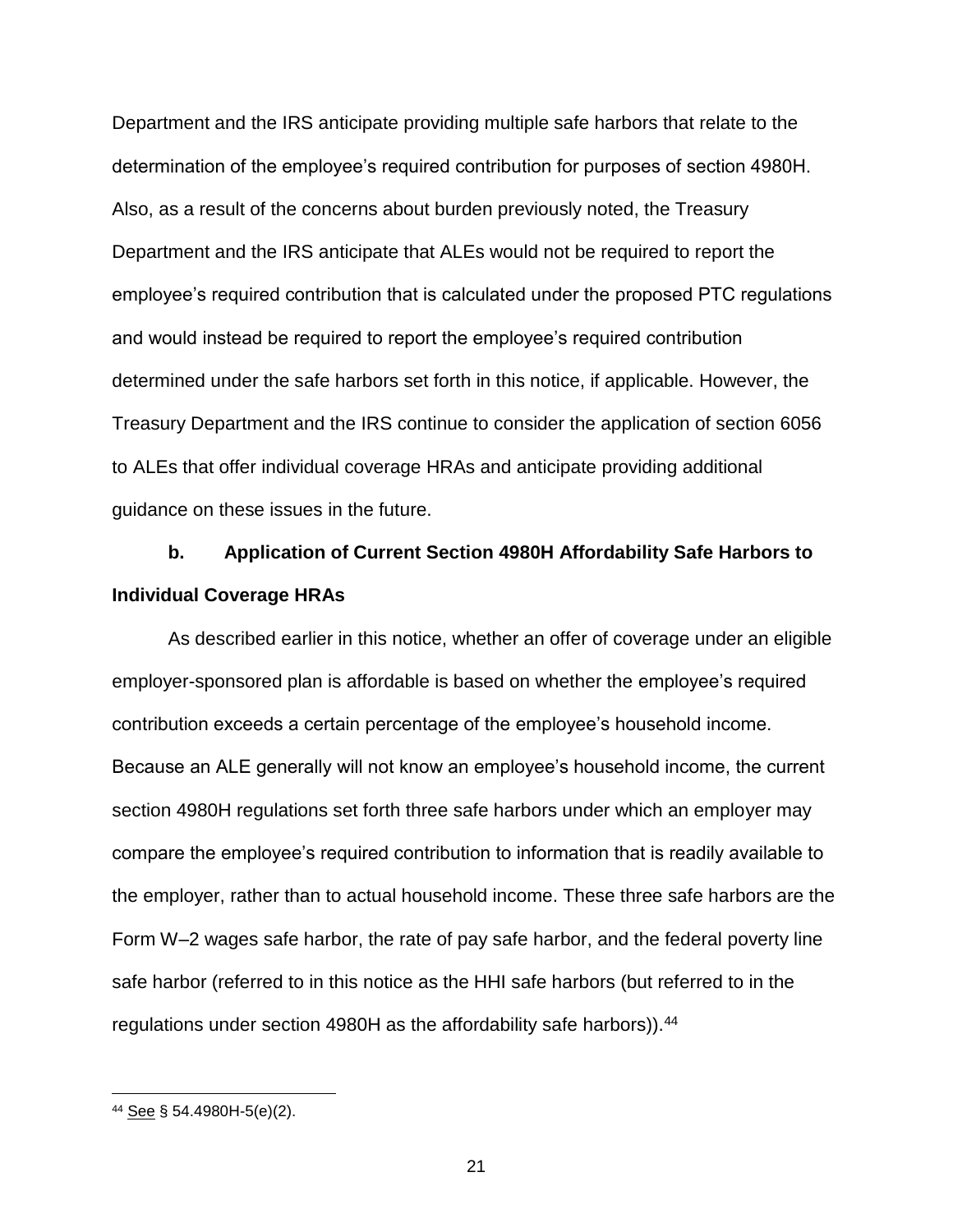The HHI safe harbors are optional and apply only for purposes of section 4980H. An ALE may choose to use one or more of the HHI safe harbors for all of its employees or for any reasonable category of employees, provided it does so on a uniform and consistent basis for all employees in a category. In addition, an ALE may use an HHI safe harbor only if the ALE offers its full-time employees and their dependents eligible employer-sponsored coverage that provides MV with respect to the self-only coverage offered to the employee.

The Treasury Department and the IRS anticipate providing guidance clarifying that an ALE that offers an individual coverage HRA would be permitted to use the HHI safe harbors, subject to the applicable requirements, for purposes of section 4980H. The HHI safe harbors assume that the employee's required contribution will be based on the lowest cost self-only coverage that provides MV that the employer offers to the employee. The Treasury Department and the IRS anticipate issuing guidance to clarify that in applying the HHI safe harbors to an offer of an individual coverage HRA, the plan that would be used to determine the employee's required contribution would be the HRA affordability plan or the affordability plan that would apply under the potential safe harbors outlined in this notice, as applicable.

In addition, because of the way that MV would be determined for an individual coverage HRA, which is described in the next section of this notice, the Treasury Department and the IRS anticipate issuing guidance to clarify that the condition in § 54.4980H-5(e)(2)(i) (that an employer may only use the HHI safe harbor if the selfonly coverage offered to the employee provides MV) would be met for an employer that

22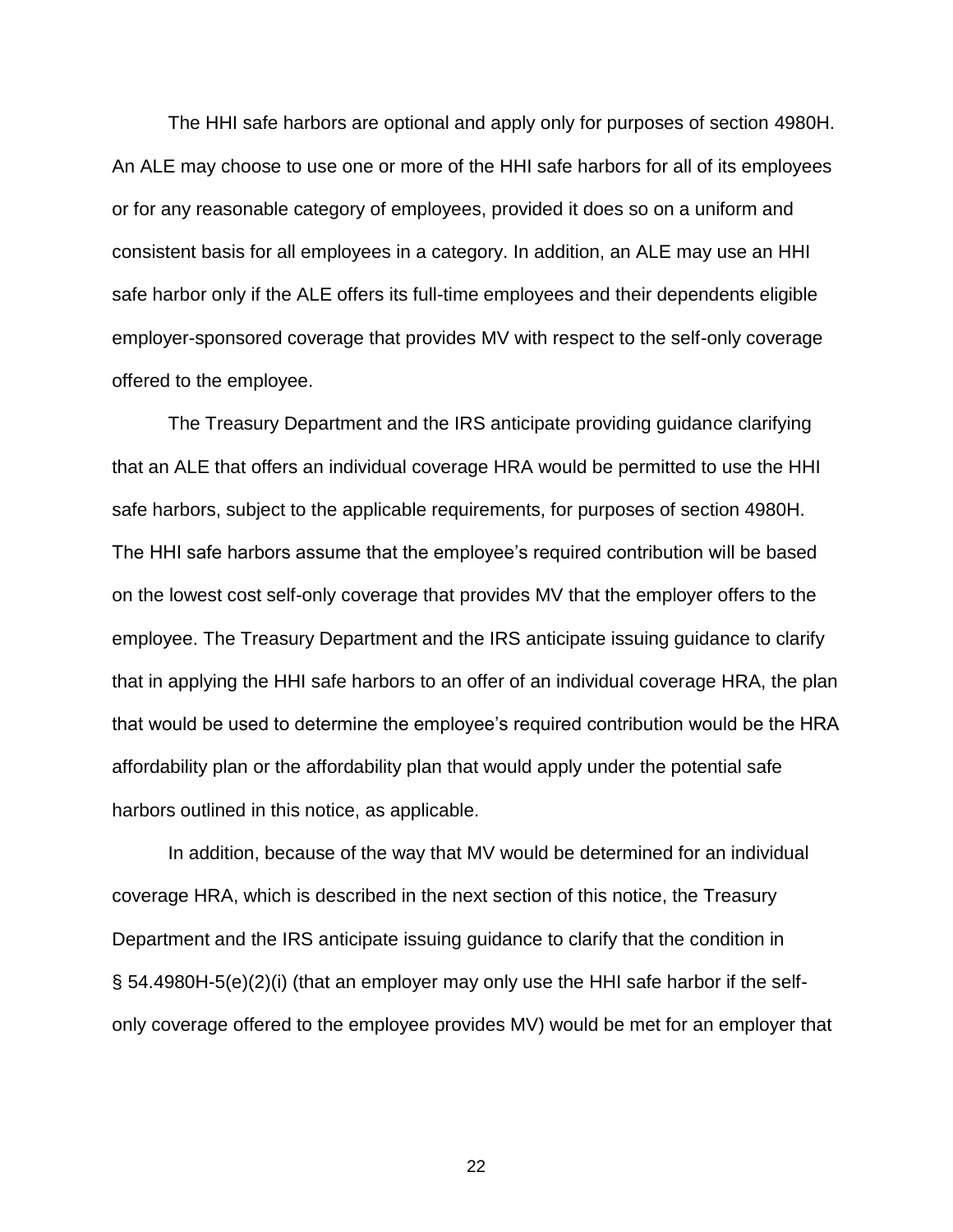offers an individual coverage HRA that is affordable, taking into account the HHI safe harbor and any of the safe harbors outlined in this notice, if applicable.

### **2. Minimum Value**

In general, under section 36B, an eligible employer-sponsored plan provides MV if the plan's share of the total allowed costs of benefits provided under the plan is at least 60 percent of the costs and if the plan provides substantial coverage of inpatient hospitalization and physician services.<sup>45</sup> Because of differences between HRAs and traditional group health plans, the proposed PTC regulations provide guidance regarding the circumstances in which an individual coverage HRA would be considered to provide MV.

Under the proposed PTC regulations, an individual coverage HRA that is affordable would be treated as providing MV. The MV definition under the proposed PTC regulations would apply for purposes of determining whether an ALE that offers an individual coverage HRA has made an offer that provides MV for purposes of section 4980H. Therefore, an individual coverage HRA that is affordable (taking into account the HHI safe harbors and any of the safe harbors outlined in this notice, if applicable) would be treated as providing MV for purposes of section 4980H.

#### **3. Examples**

 $\overline{\phantom{a}}$ 

The following examples illustrate issues addressed in this section III. For purposes of these examples, assume that the required contribution percentage for 2020 is 9.86%.

<sup>45</sup> See section 36B(c)(2)(C)(ii); see also 80 FR 52678 (Sept. 1, 2015).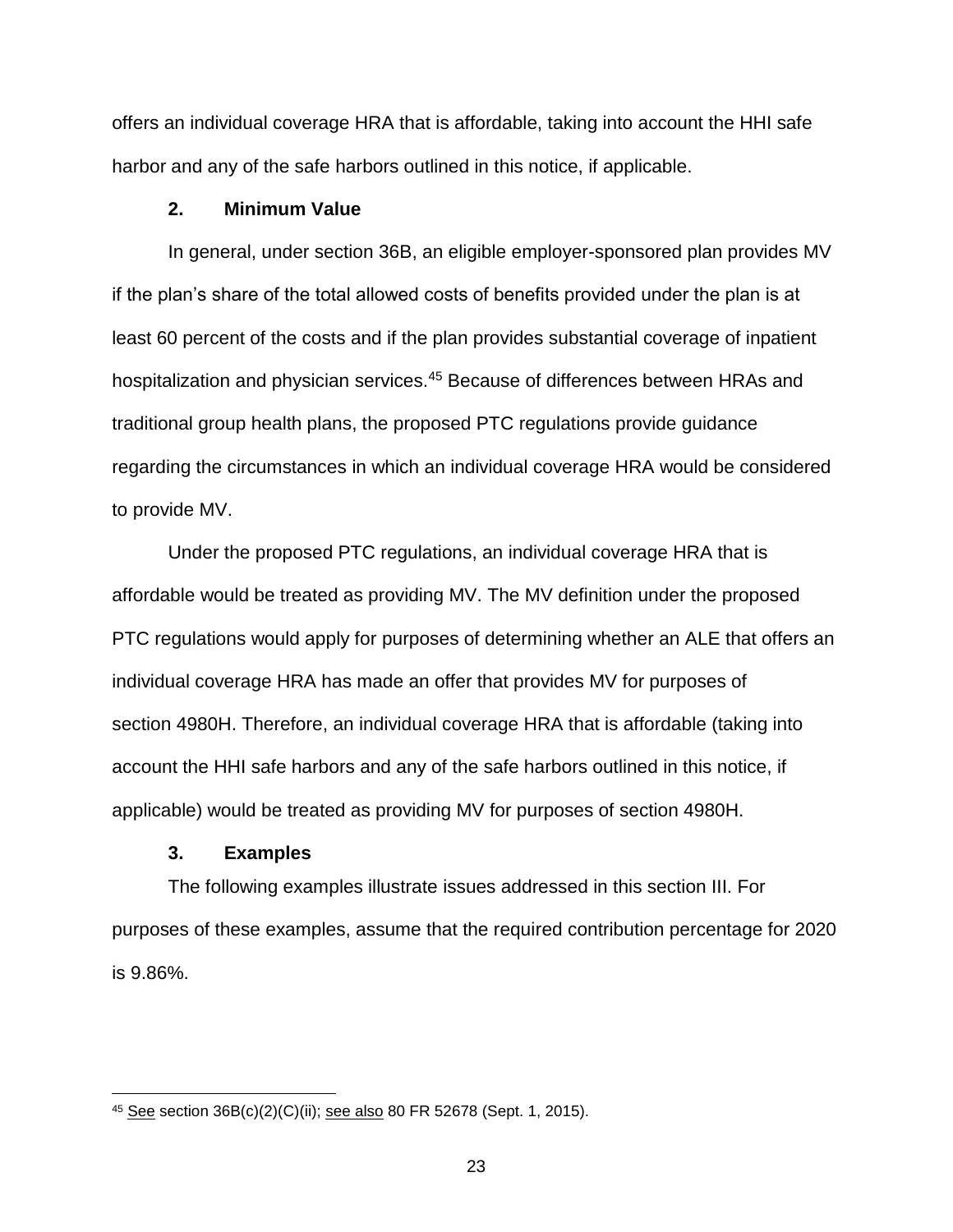**Example 1 (Section 4980H(a))**. Facts: For 2020, Employer X is an ALE. It offers all of its full-time employees and their dependents an individual coverage HRA for each month in 2020.

Conclusion: Employer X would not owe a payment under section 4980H(a) for any month in 2020 regardless of whether any full-time employee is allowed the premium tax credit.

**Example 2 (Section 4980H(b) – Location Safe Harbor and Calendar Year Safe Harbor)**. Facts: For 2020, Employer Y is an ALE. It offers all of its full-time employees and their dependents an individual coverage HRA and makes \$6,000 available in the HRA for the calendar year plan year. All of Employer Y's employees have a primary site of employment in rating area 1. Employer Y chooses to use the location safe harbor and the calendar year safe harbor. Employee A is 40 years old. The lowest cost silver plan for self-only coverage for a 40 year old offered by the Exchange for rating area 1 in the prior year (that is, 2019) was \$7,000. Employer Y also chooses to use the Form W-2 HHI safe harbor for its full-time employees. Employee A's Form W-2 wages for 2020 are \$15,000. Employee A's required contribution under section 4980H is \$1,000 (\$7,000 (cost of affordability plan determined under the location safe harbor and calendar year safe harbor) minus \$6,000 (HRA amount)).

Conclusion: Employer Y has made an offer of affordable MV coverage to Employee A because the employee's required contribution (\$1,000) is less than the amount equal to the required contribution percentage multiplied by Employee A's Form W-2 wages  $(9.86\% \text{ of } $15,000 = $1,479)$ . Employer Y would not owe a payment under section 4980H(b) with respect to Employee A for any month in 2020. (Also, Employer Y would not owe a payment under section 4980H(a) for any month in 2020 because it offered an individual coverage HRA to all of its fulltime employees and their dependents for each month in 2020.)

**Example 3. (Non-Calendar Year Safe Harbor)**. Facts: Employer Z is an ALE. Employer Z offers an individual coverage HRA to all of its full-time employees and their dependents for a plan year beginning on July 1, 2020 and ending on June 30, 2021. Employee B is 30 years old. For 2020, the cost of the affordability plan that applies for Employee B is \$6,000. In late October 2020, it is announced that the cost of the affordability plan that will apply for Employee B in 2021 will be \$7,000.

Conclusion: Employer Z may apply the cost of the affordability plan for the first month of the plan year (that is,  $$6,000/12 = $500$ ) to determine the employee's required contribution for each month of the plan year, including the months in 2021 (January 2021 through June 2021) when the cost of the HRA affordability plan (\$7,000) will apply under section 36B.

# **IV. APPLICATION OF SECTION 105(h) TO THE PROPOSED INTEGRATION**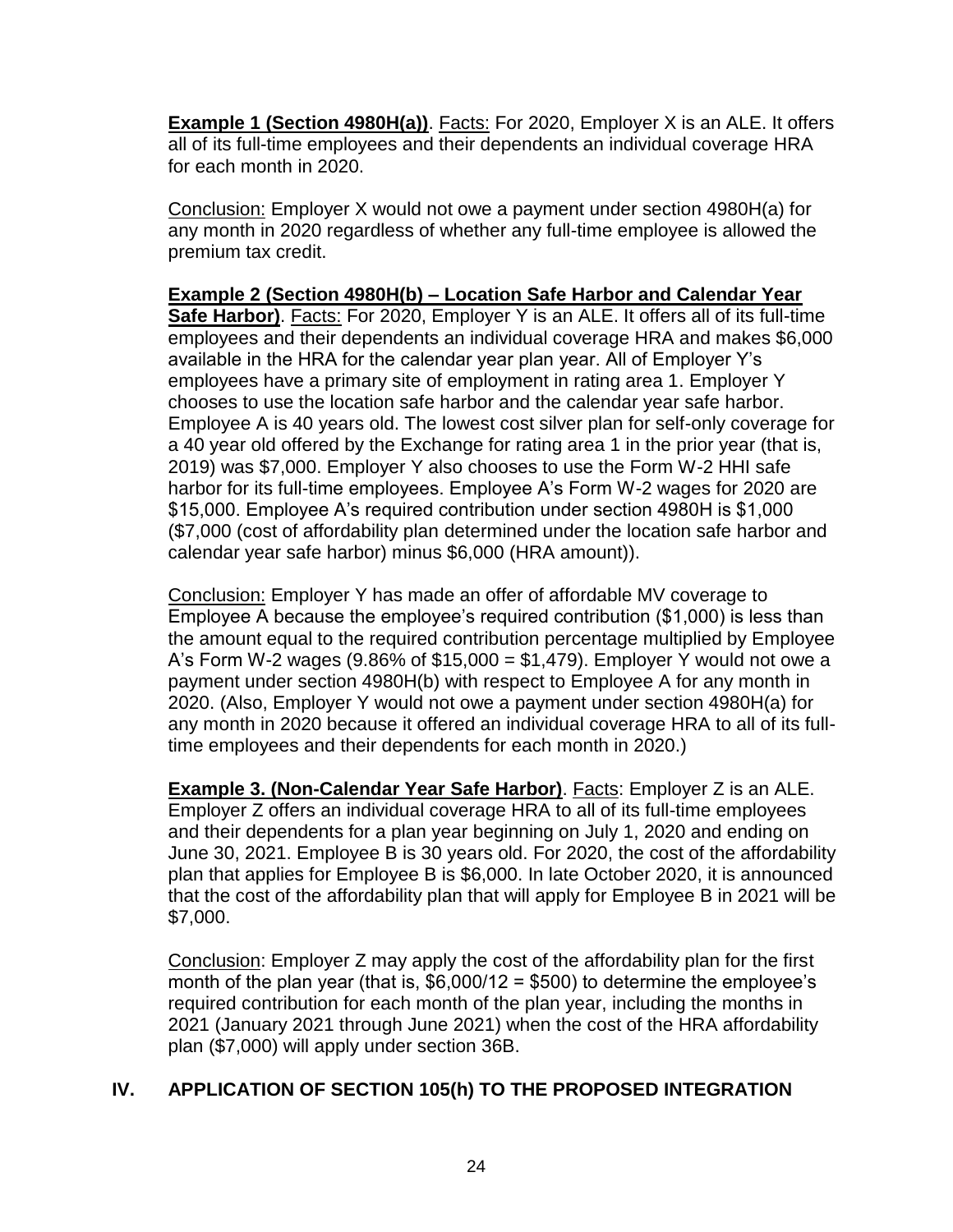### **REGULATIONS AND POTENTIAL SAFE HARBORS**

HRAs generally are subject to the rules under section 105(h) and its related regulations because they are self-insured medical reimbursement plans.<sup>46</sup> However, HRAs that reimburse employees only for premiums paid to purchase health insurance policies, including individual health insurance policies, are not subject to the rules under section 105(h) and its related regulations.<sup>47</sup> The proposed guidance described in this section IV addresses certain individual coverage HRAs that (1) would be subject to the rules under section 105(h) and the regulations thereunder, and (2) are offered to one or more HCIs. For purposes of section IV of this notice, these individual coverage HRAs are referred to as covered HRAs.

As described earlier in this notice, the proposed integration regulations would expand the potential use of HRAs by permitting employers to offer individual coverage HRAs to their employees, as long as certain requirements are satisfied. Among other requirements, the proposed integration regulations would allow the plan sponsor to limit the offer of the individual coverage HRA to members of certain classes of employees and to vary the amounts, terms, and conditions of individual coverage HRAs between

<sup>46</sup> See § 1.105-11(b)(1); see also Notice 2002-45, 2002-02 C.B. 93.

 $47$  See § 1.105-11(b)(2). HRAs that provide for the reimbursement of premiums to purchase health insurance policies in addition to other medical care expenses are subject to the rules under section 105(h) and the regulations thereunder because the HRA amounts may be used to reimburse medical care expenses other than premiums for health insurance policies. In addition, although HRAs are self-insured group health plans and PHS Act section 2716, as incorporated into the Code by section 9815, applies nondiscrimination rules similar to section 105(h) to insured coverage, PHS Act section 2716 may apply to HRAs that only provide for the reimbursement of premiums for the same reasons these HRAs are not subject to the rules under section 105(h). However, under Notice 2011-1, 2011-2 I.R.B. 259, the Departments determined that compliance with PHS Act section 2716 should not be required (and thus, any sanctions for failure to comply do not apply) until after regulations or other administrative guidance of general applicability has been issued under PHS Act section 2716.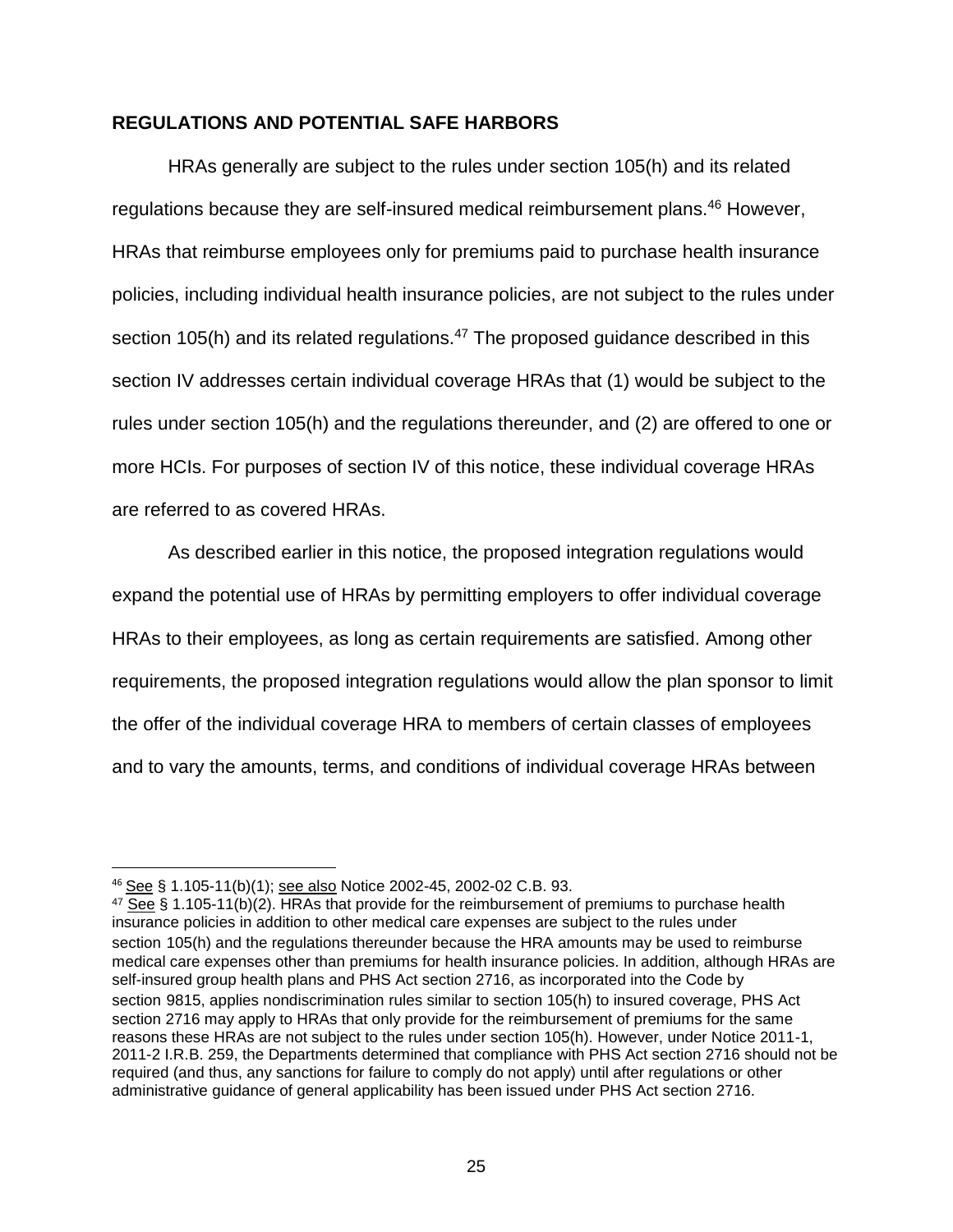the different classes of employees.<sup>48</sup> However, the proposed integration regulations would require that within each class of employees offered an individual coverage HRA, the plan sponsor would be required to offer the individual coverage HRA on the same terms and conditions (including, generally, in the same amount) to all employees who are members of that class of employees.<sup>49</sup>

Varying the maximum HRA amounts for different classes of employees would conflict with the requirement in the section 105 regulations that any maximum limit attributable to employer contributions must be uniform for all participants (later in this section of the notice the Treasury Department and the IRS address the permissibility of varying the maximum HRA amounts within a class of employees). The IRS interprets this rule to require that, while certain employees in certain classes may be excluded from a plan for discrimination testing purposes, if an employee in an excludible class is provided benefits, the benefits must be provided on a nondiscriminatory basis to all covered employees. Under the proposed integration regulations, employees in different classes may receive different HRA amounts, with the result that the maximum limit attributable to employer contributions, while generally uniform for all participants in a class (subject to certain exceptions set forth in Prop. Treas. Reg. § 54.9802-4(c)(3), as described later in this notice), would not be uniform for all HRA participants.

In order to facilitate the offering of covered HRAs as anticipated by the proposed integration regulations, the Treasury Department and the IRS anticipate that future guidance will provide that a covered HRA would be treated as not failing to meet the requirement in § 1.105-11(c)(3)(i) that any maximum limit attributable to employer

l

<sup>48</sup> See Prop. Treas. Reg. § 54.9802-4(c)(2).

<sup>49</sup> See Prop. Treas. Reg. § 54.9802-4(c)(3).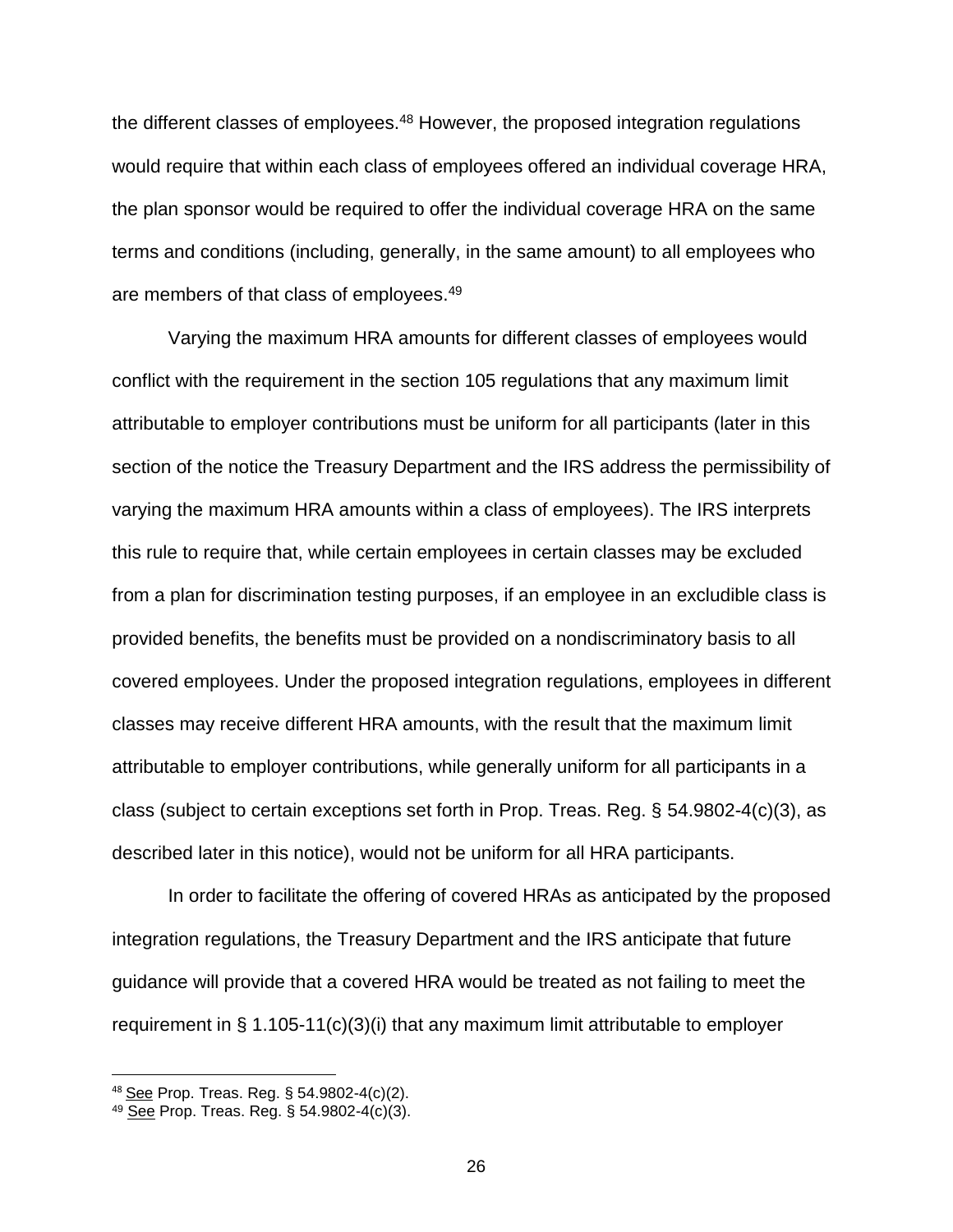contributions must be uniform for all participants, if the covered HRA provides the same maximum dollar amount to all employees who are members of a particular class of employees, limited to the classes specified under the proposed integration regulations (which includes combinations of specified classes) and subject to the exceptions set forth in Prop. Treas. Reg. § 54.9802-4(c)(3), as described later in this notice.

Further, as previously noted, while the proposed integration regulations would allow different HRA amounts for employees in different classes, the employer generally would be required to offer the HRA on the same terms to all employees who are members of the same class of employees. However, the proposed integration regulations include two exceptions to this rule.

The exception to this same-terms requirement that is relevant to the application of section 105(h) to the proposed integration regulations is that the covered HRA would be permitted to provide that the maximum dollar amount made available to an employee for any plan year increases as the age of the employee increases.<sup>50</sup> Under this exception, the same maximum dollar amount attributable to the increase in an employee's age would be required to be made available to all employees who are members of the same class of employees who are the same age.<sup>51</sup>

Without further guidance, under section 105(h) and the regulations thereunder, however, certain amounts paid to an HCI under a covered HRA that implements such

<sup>50</sup> See Prop. Treas. Reg. § 54.9802-4(c)(3)(i). The other exception to the same terms requirement is that the individual coverage HRA would be permitted to provide that the maximum dollar amount made available to an employee who is a member of a class of employees to reimburse medical care expenses for any plan year may increase as the number of the employee's dependent(s) who are covered by the individual coverage HRA increases. However, the same maximum dollar amount attributable to the increase in family size must be made available to all employees who are members of the same class of employees with the same number of dependent(s) covered by the individual coverage HRA. See Prop. Treas. Reg. § 54.9802-4(c)(3)(ii).

<sup>51</sup> See Prop. Treas. Reg. § 54.9802-4(c)(3)(i).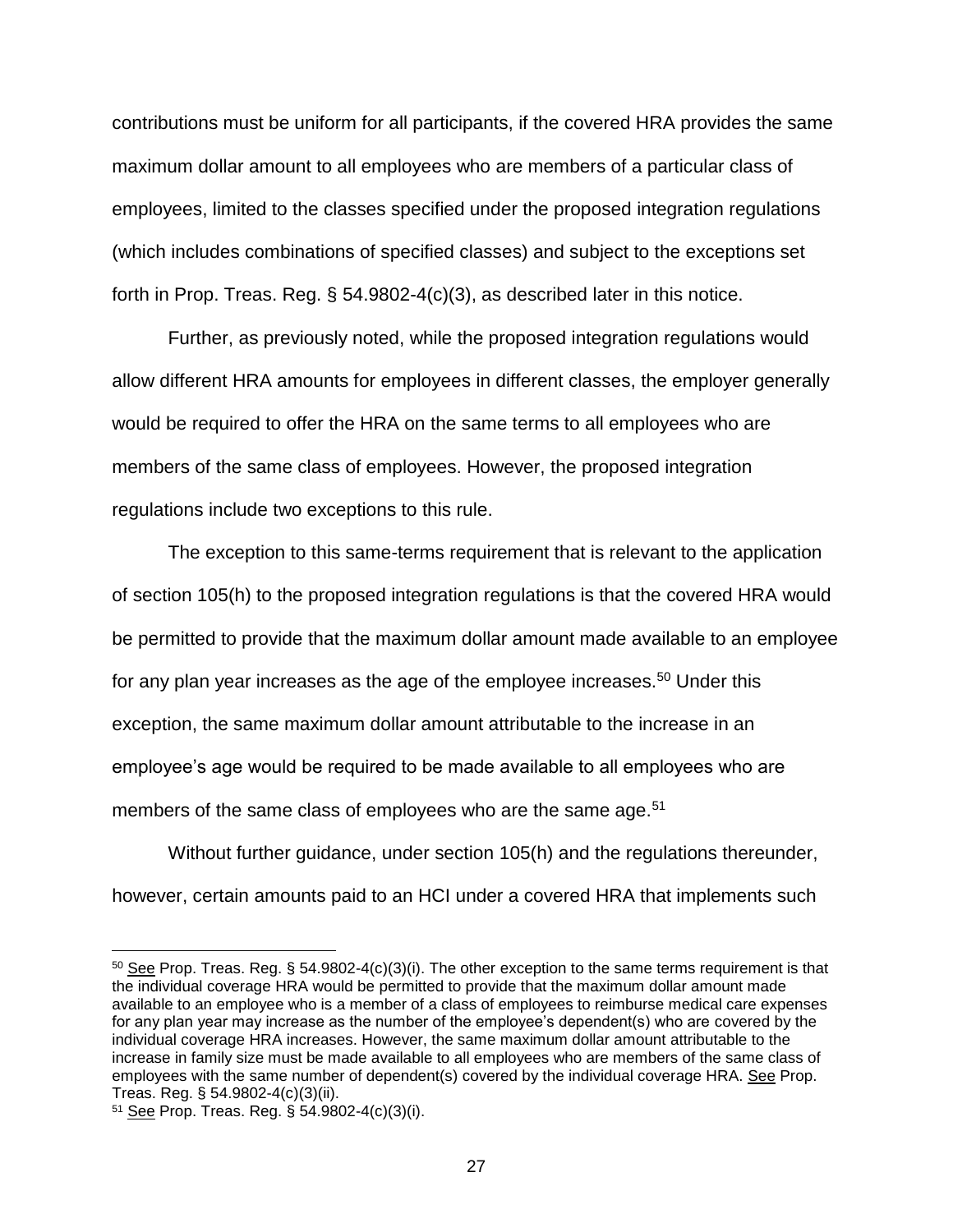an age-based increase would be includible in the income of the HCI because the covered HRA would fail to meet the requirement in § 1.105-11(c)(3)(i) that prohibits the maximum limit attributable to employer contributions to the covered HRA from being modified by reason of a participant's age. The Treasury Department and the IRS recognize that some employers may wish to offer a covered HRA to their employees without causing HCIs to include in their income certain payments from the arrangement, as a result of the arrangement failing to meet that requirement in the section 105(h) regulations.

To facilitate the offering of this type of covered HRA, the Treasury Department and the IRS anticipate that future guidance would provide that a covered HRA would be treated as not failing to meet the requirement in  $\S$  1.105-11(c)(3)(i) that any maximum limit attributable to employer contributions be uniform for all participants and that prohibits the maximum limit attributable to employer contributions from being modified by reason of a participant's age, if the covered HRA meets certain conditions. Specifically, the covered HRA would have to provide that the maximum dollar amount made available to employees who are members of a particular class of employees increases in accordance with the increases in the price of an individual health insurance coverage policy in the relevant individual insurance market based on the ages of the employees who are members of that class of employees, provided that the same maximum dollar amount attributable to the increase in age is made available to all employees who are members of that class of employees who are the same age. For purposes of this notice, the "relevant individual insurance market" is an individual

28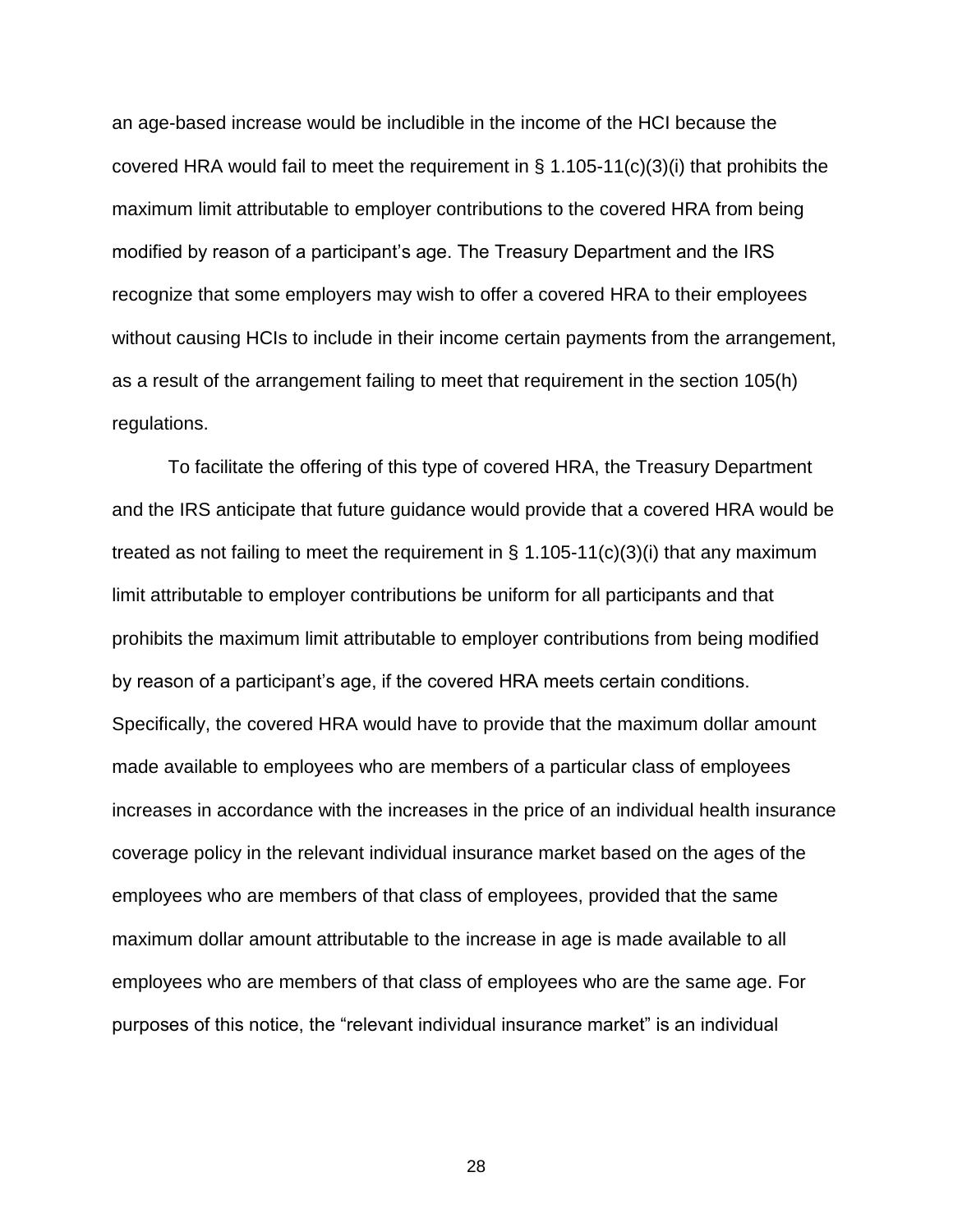insurance market in which at least one employee who is a member of the class of

employees is able to purchase individual health insurance coverage.

The following examples illustrate the potential safe harbors described in section IV of this notice that the Treasury Department and the IRS anticipate would be

included in future guidance under section 105(h).

**Example 1 (Covered HRA does not Fail to Satisfy Section 105(h) – Age Variation).** Facts: In 2020, Employer A offers all full-time employees, including HCIs, an individual coverage HRA that reimburses all medical care expenses (including premiums for individual health insurance coverage). The maximum dollar amount available under the individual coverage HRA increases in accordance with the increases in the price of an individual health insurance policy in County X, based on the ages of all full-time employees. At least one fulltime employee of Employer A is a resident of County X. The same maximum dollar amount attributable to the increase in age is made available to all full-time employees who are the same age.

Conclusion: The individual coverage HRA would be a covered HRA that would be treated as not failing to meet the requirement in § 1.105-11(c)(3)(i) that prohibits the maximum limit attributable to employer contributions from being modified by reason of a participant's age.

**Example 2 (Covered HRA does not Fail to Satisfy Section 105(h) – Class by Class Variation).** Facts: In 2020, Employer B offers all full-time and part-time employees, including HCIs, an individual coverage HRA that reimburses all medical care expenses (including premiums for individual health insurance coverage). The maximum dollar amount available under the individual coverage HRA for each full-time employee is \$5,000 per plan year. The maximum dollar amount available under the individual coverage HRA for each part-time employee is \$2,000 per plan year.

Conclusion: The individual coverage HRA would be a covered HRA that would be treated as not failing to meet the requirement in § 1.105-11(c)(3)(i) that any maximum limit attributable to employer contributions must be uniform for all participants.

**Example 3 (Individual Coverage HRA is not Subject to Section 105(h) – Only Reimburses Premiums).** Facts: In 2020, Employer C offers all full-time employees, including HCIs, an individual coverage HRA that only reimburses premiums for individual health insurance coverage.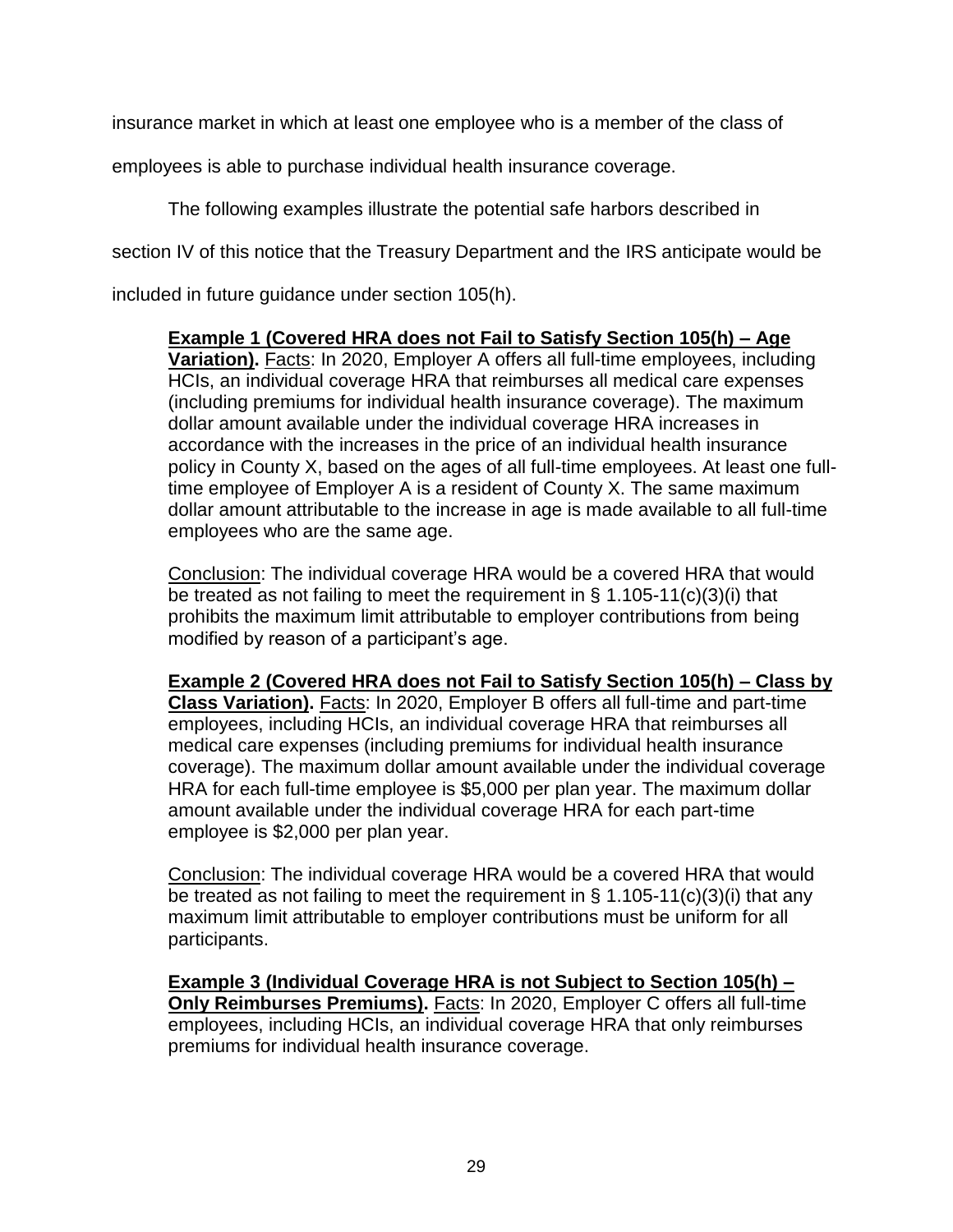Conclusion: The individual coverage HRA would not be a covered HRA because it would only reimburse premiums for individual health insurance coverage. Therefore, it would not be subject to the nondiscrimination requirements in section 105(h) and the regulations thereunder.

**Example 4 (Individual Coverage HRA is not Subject to Section 105(h) – No** 

**HCIs).** Facts: In 2020, Employer D offers all employees included in a unit of employees covered by a particular collective bargaining agreement in which Employer D participates (collectively bargained employees) an individual coverage HRA that reimburses all medical care expenses (including premiums for individual health insurance coverage). No collectively bargained employee is an HCI.

Conclusion: The individual coverage HRA would not be a covered HRA because it would not be offered to any HCIs. Therefore, it would not be subject to the nondiscrimination requirements in section 105(h) and the regulations thereunder.

# **V. REQUEST FOR COMMENTS**

The Treasury Department and the IRS invite comments on the issues addressed

in this notice, and on any other tax issues related to individual coverage HRAs as

described in the proposed integration and PTC regulations. Also see section III.B of this

notice for specific comment solicitations regarding section 4980H. The Treasury

Department and the IRS intend to issue further guidance on the issues addressed in

this notice in conjunction with the issuance of any final integration and PTC regulations.

The Treasury Department and the IRS further intend to propose regulations to codify,

and seek additional comment on, the safe harbors, if any, provided in the additional

guidance anticipated to be released in conjunction with any final integration and PTC

regulations.

Public comments should be submitted no later than December 28, 2018.

Comments should include a reference to Notice 2018-88. Comments may be submitted electronically via the Federal eRulemaking Portal at *[www.regulations.gov](http://www.regulations.gov/)* (type IRS-

2018-0032 in the search field on the *regulations.***gov** homepage to find this notice and